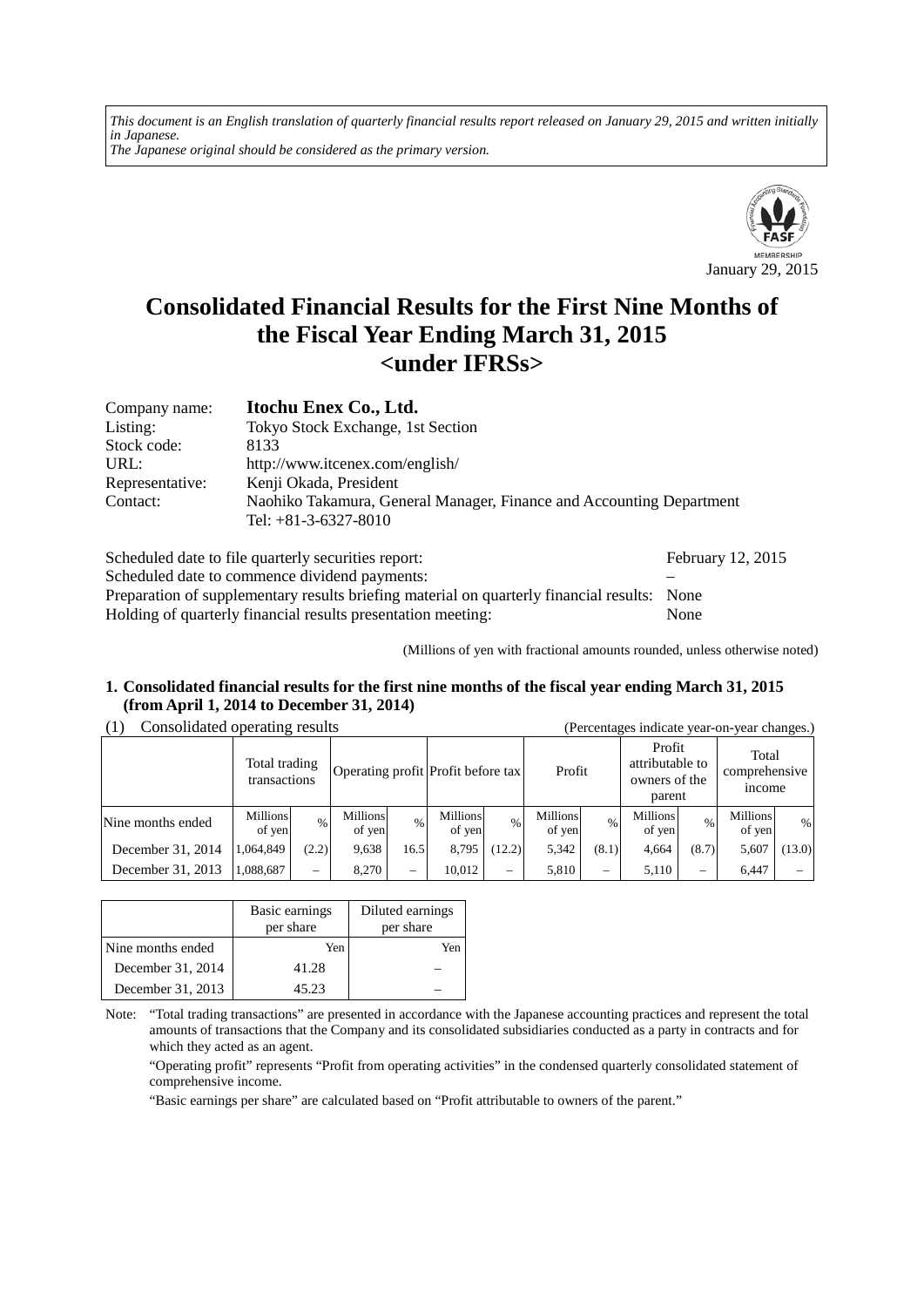### (2) Consolidated financial position

|                   | Total assets    | Total equity    | Equity attributable to<br>owners of the parent | Ratio of equity<br>attributable to owners<br>of the parent to total<br>assets |
|-------------------|-----------------|-----------------|------------------------------------------------|-------------------------------------------------------------------------------|
| As of             | Millions of yen | Millions of yen | Millions of yen                                | %                                                                             |
| December 31, 2014 | 365,920         | 111.905         | 96.474                                         | 26.4                                                                          |
| March 31, 2014    | 321,032         | 103,563         | 94,144                                         | 29.3                                                                          |

## **2. Cash dividends**

|                                                    | Annual cash dividends per share |                        |                          |                 |       |  |
|----------------------------------------------------|---------------------------------|------------------------|--------------------------|-----------------|-------|--|
|                                                    | First quarter-end               | Second quarter-<br>end | Third quarter-end        | Fiscal year-end | Total |  |
|                                                    | Yen                             | Yen                    | Yen                      | Yen             | Yen   |  |
| Fiscal year ended<br>March 31, 2014                | -                               | 8.00                   | $\overline{\phantom{m}}$ | 12.00           | 20.00 |  |
| Fiscal year ending<br>March 31, 2015               | -                               | 11.00                  | $\overline{\phantom{0}}$ |                 |       |  |
| Fiscal year ending<br>March 31, 2015<br>(Forecast) |                                 |                        |                          | 11.00           | 22.00 |  |

Note: Revisions to the forecasts of cash dividends most recently announced: None

## **3. Consolidated earnings forecasts for the fiscal year ending March 31, 2015 (from April 1, 2014 to March 31, 2015)**

| (Percentages indicate year-on-year changes.) |                               |     |                   |      |                   |       |                      |               |                                                    |
|----------------------------------------------|-------------------------------|-----|-------------------|------|-------------------|-------|----------------------|---------------|----------------------------------------------------|
|                                              | Total trading<br>transactions |     | Operating profit  |      | Profit before tax |       | owners of the parent |               | Profit attributable to Basic earnings<br>per share |
|                                              | Millions of yen               |     | % Millions of yen |      | % Millions of yen |       | % Millions of yen    | $\frac{0}{0}$ | Yenl                                               |
| Fiscal year ending<br>March 31, 2015         | 1.600.000                     | 6.2 | 13,800            | 16.2 | 13.800            | (0.3) | 7,600                | 6.7           | 67.26                                              |

Note: Revisions to the consolidated earnings forecasts most recently announced: None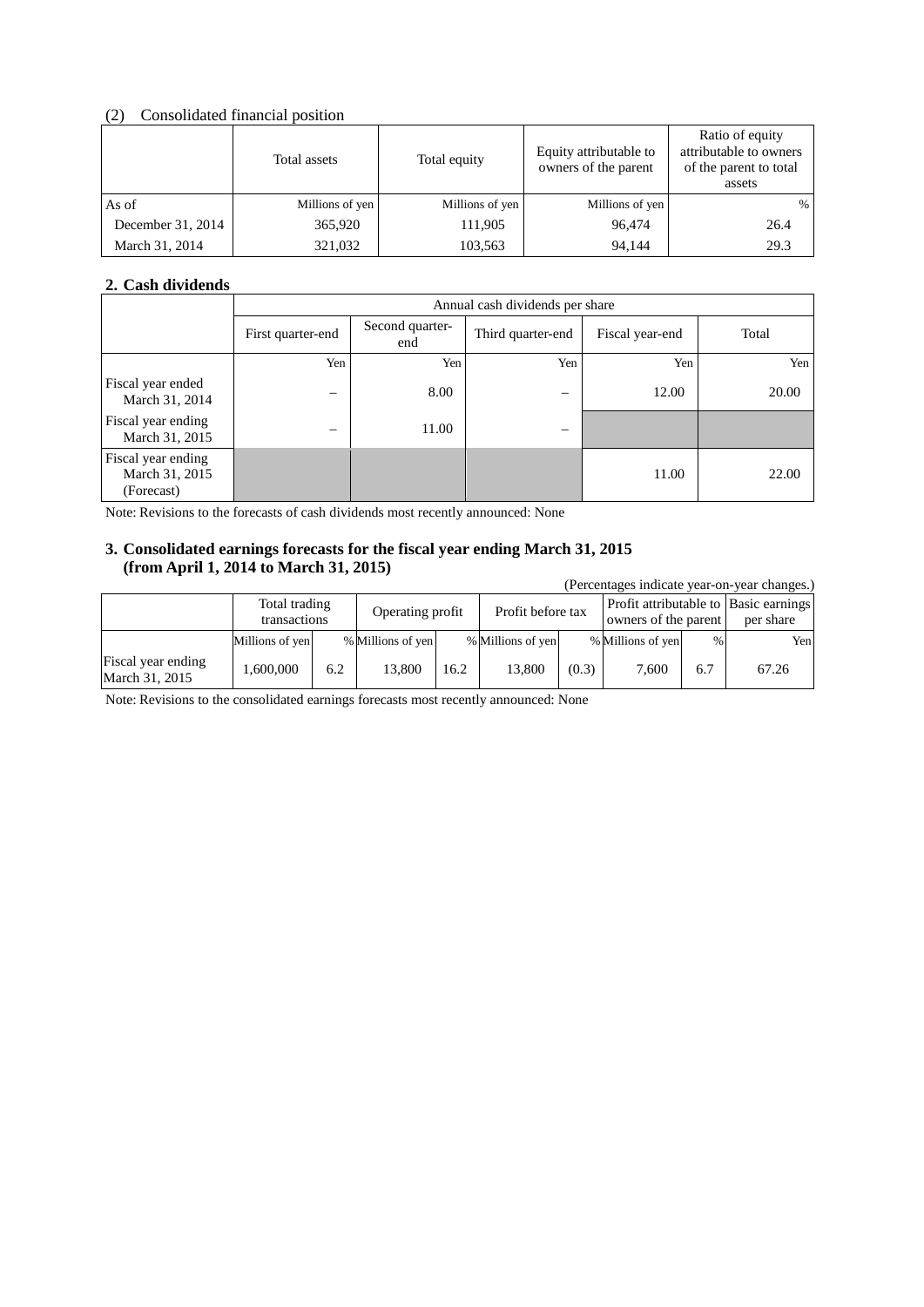#### **\* Notes**

- (1) Changes in significant subsidiaries during the period (changes in specified subsidiaries resulting in the change in scope of consolidation): None
- (2) Changes in accounting policies and changes in accounting estimates
	- a. Changes in accounting policies required by IFRSs: Yes
	- b. Changes in accounting policies other than the above: None
	- c. Changes in accounting estimates: None

For details, please refer to "2. Matters Regarding Summary Information (Notes), (2) Changes in Accounting Policies, Changes in Accounting Estimates, and Restatement of Prior Period Financial Statements" on page 6 of the attached materials.

- (3) Number of issued shares (common stock)
	- a. Total number of issued shares at end of period (including treasury stock)

| As of December 31, 2014 | 116,881,106 shares |
|-------------------------|--------------------|
| As of March 31, 2014    | 116,881,106 shares |

b. Number of treasury stock at end of period

| As of December 31, 2014 | 3,890,816 shares |
|-------------------------|------------------|
| As of March 31, 2014    | 3,890,015 shares |

c. Average number of outstanding shares during period (cumulative from the beginning of the fiscal year)

| For the nine months ended December 31, 2014 | 112,990,718 shares |
|---------------------------------------------|--------------------|
| For the nine months ended December 31, 2013 | 112,992,054 shares |

\* Indication regarding execution of quarterly review procedures

This quarterly financial results report is out of the scope of the quarterly review procedures that are required by the Financial Instruments and Exchange Act. At the time of disclosure of this quarterly financial results report, the quarterly review procedures for the condensed quarterly financial statements pursuant to the Financial Instruments and Exchange Act are in progress.

\* Proper use of earnings forecasts, and other special notes

The forecasts and other forward-looking statements in this report are based on information currently available to the Company and on certain assumptions deemed to be reasonable by the Company. Actual business and other results may significantly differ from these forecasts due to various factors.

Please refer to "1. Qualitative Information Regarding Results for the First Nine Months, (3) Explanation of Consolidated Earnings Forecasts and Other Forward-Looking Statements" on page 5 of the attached materials for the suppositions that form the assumptions for earnings forecasts and cautions concerning the use thereof.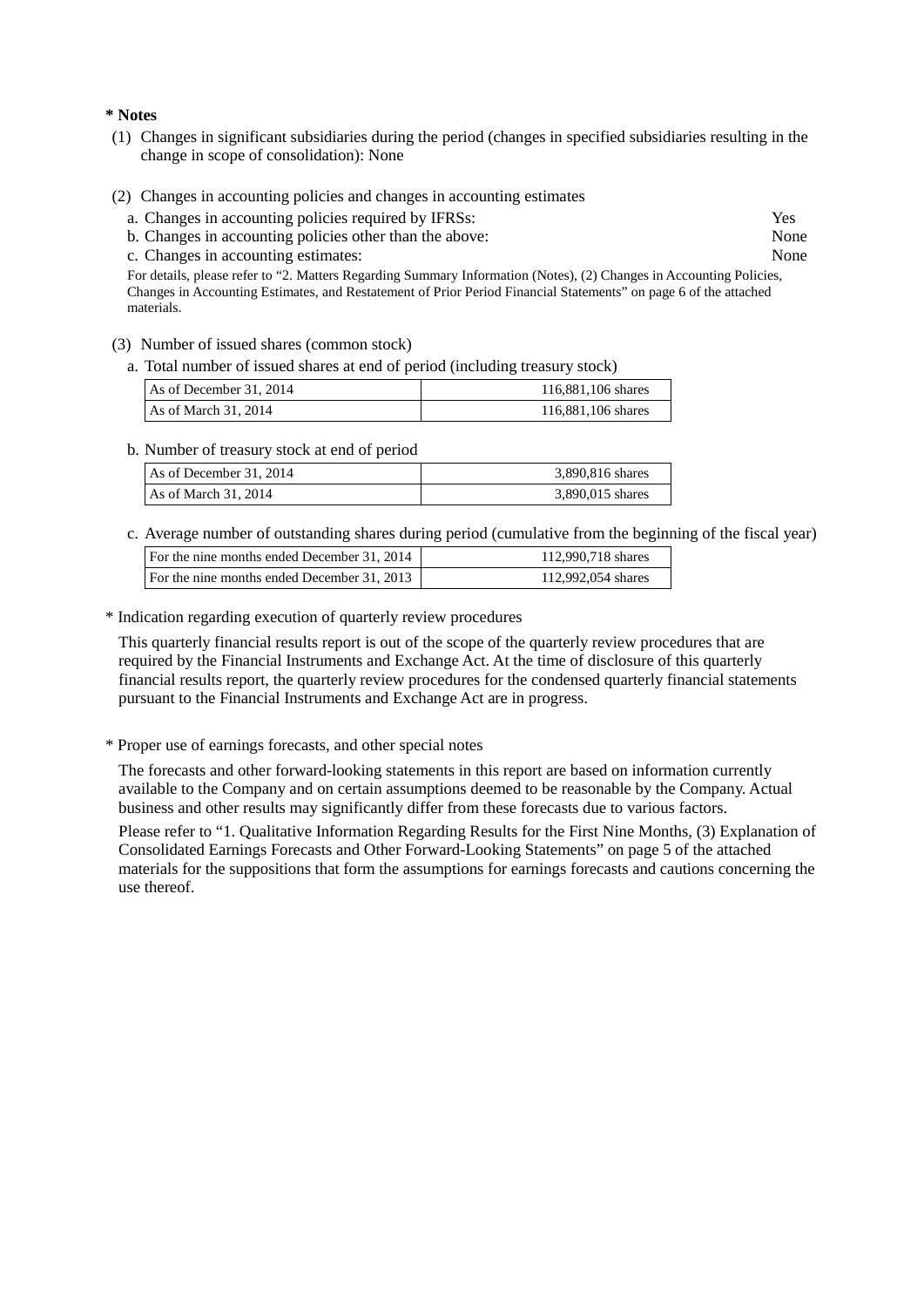## **Contents of Attached Materials**

| (2)                                                                                           |  |
|-----------------------------------------------------------------------------------------------|--|
| (3) Explanation of Consolidated Earnings Forecasts and Other Forward-Looking Statements  7    |  |
|                                                                                               |  |
|                                                                                               |  |
| (2) Changes in Accounting Policies, Changes in Accounting Estimates, and Restatement of Prior |  |
|                                                                                               |  |
|                                                                                               |  |
|                                                                                               |  |
| (2) Condensed Quarterly Consolidated Statement of Comprehensive Income  11                    |  |
|                                                                                               |  |
|                                                                                               |  |
|                                                                                               |  |
|                                                                                               |  |
|                                                                                               |  |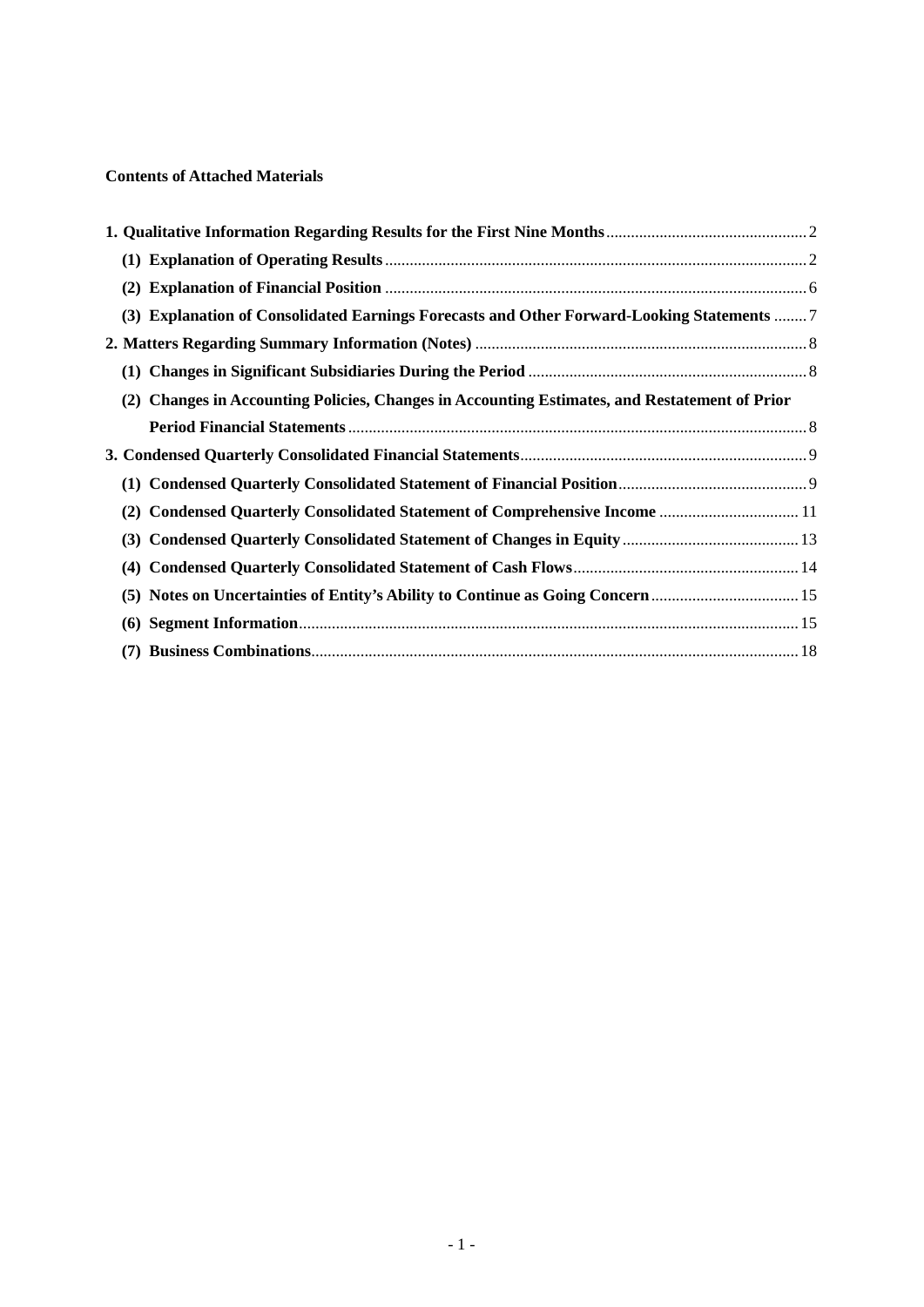#### <span id="page-4-0"></span>**1. Qualitative Information Regarding Results for the First Nine Months**

#### <span id="page-4-1"></span>**(1) Explanation of Operating Results**

#### 1) Results of operations

During the nine months ended December 31, 2014, the Japanese economy has been on a moderate recovery trend thanks to improvement of employment and income underpinned by the effects of the government economic policies and ongoing monetary easing by the Bank of Japan. Meanwhile, future economic prospects are still murky due to such things as the prolonged pullback in demand in the wake of the surge ahead of the consumption tax hike in April 2014, as seen in personal consumption.

In the petroleum products distribution industry, the price of crude oil, which had hovered at a high level, began falling in July, and in November OPEC (Organization of the Petroleum Exporting Countries) announced that it would postpone a reduction in production, and the price declined sharply after that.

The sales volume of gasoline decreased significantly from the corresponding period a year earlier for the first and second quarters of the fiscal year due to consumer reluctance to purchase because of the consumption tax increase and the impact of unseasonable weather that continued during the summer holiday season; however, for the third quarter of the fiscal year, sales volume is on a recovering trend due to the impact of falling crude oil prices.

With regard to the power market, spot prices were trending steadily due to the continued shutdown of nuclear power plant operations. From August, however, demand for electricity declined affected by the unseasonable weather and temperatures, and due also to the impact of falling raw materials costs, and the like, the spot average price was below that of the corresponding period a year earlier.

In this operating environment, the Itochu Enex Group has formulated its Fiscal 2014 Group Business Plan, "Moving 2014," and pushed ahead with the following six priority measures:

- $<$  1 > Transform the petroleum and gas business model
- $<$  2  $>$  Create new businesses to obtain new revenue sources
- $<$  3 > Further expand existing businesses through M&As
- $<$  4 > Develop business base and network for power and utility business
- $< 5$  > Develop and cultivate overseas business
- $<$  6 > Upgrade "Enex DNA"

As a part of its efforts in promoting these measures, in May, the Company made Osaka Car Life Group Co., Ltd., which has subsidiaries including Nissan Osaka Sales Co., Ltd., into a subsidiary. By so doing the Company made a full-scale entry into the new car sales business and is pursuing synergies with existing automobile-related businesses.

Furthermore, in September, the Company concluded a basic agreement to form a joint venture for power retailing with Oji Green Resources Co., Ltd., a subsidiary of Oji Holdings Corporation. In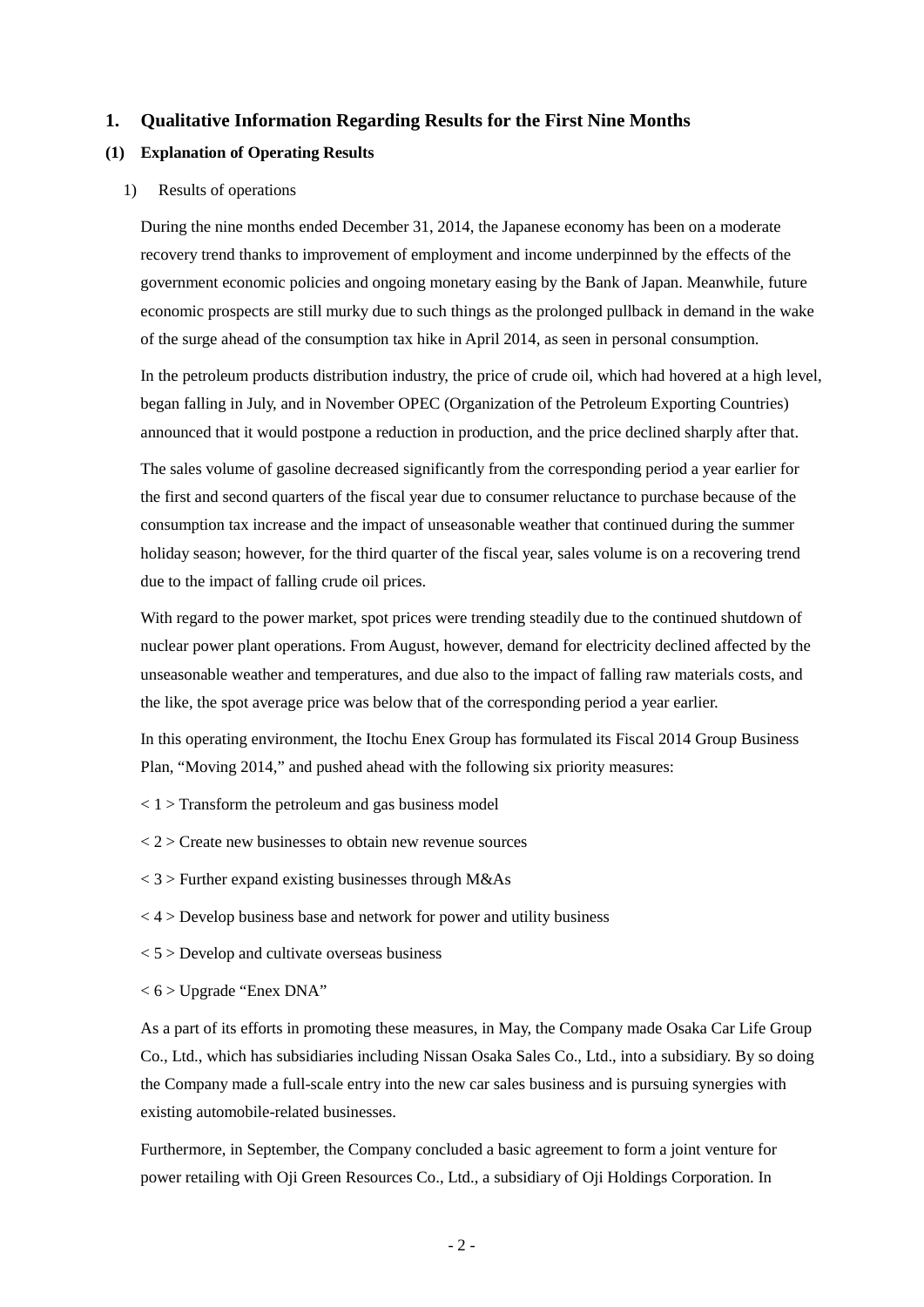addition, the Company executed a study memorandum toward an alliance in the electric power business with Hokkaido Gas Co., Ltd., together with the Oji Group in October. The three companies will move forward joint study of an alliance relating to the electric power business. Looking ahead to the full liberalization of the electricity retail market in 2016, through facilitation of the internal system, and also through alliances with companies that have strengths in individual fields, the Company will aim to be a first-rank Japanese PPS (Power Producer and Supplier) and will contribute to electricity supply in Japan.

As a result of the above activities, during the nine months ended December 31, 2014, revenue increased 3.1% year on year to ¥725,237 million, due to a growth in revenue as a result of the new consolidation of Osaka Car Life Group Co., Ltd., etc. Through the contribution of the new consolidation to profits, gross profit increased 18.4% year on year to ¥61,243 million, while profit before tax decreased 12.2% year on year to ¥8,795 million, despite an increase in gross profit, due to an increase in expenses resulting from the new consolidation, and also due to the absence of profit from sales of investments in subsidiaries and associates recorded in the corresponding period a year earlier, and other factors. Profit attributable to owners of the parent decreased 8.7% year on year to ¥4,664 million, owing to the decrease in profit before tax.

#### 2) Results of operations by segment

#### **Home-Life Division**

In the Home-Life Division, while the sales volume of LP gas was maintained at the same level as in the corresponding period a year earlier, in the aspect of profit and loss, although a certain level of profits were ensured through the gas rate adjustment system, profits decreased year on year due to compression of profit margins because of a relatively expensive inventory held at the beginning of the fiscal year, and other reasons.

As for appliance sales, although the total number of unit sales was less than in the corresponding period a year earlier, thanks to the impact of the "Smart Life" campaign, which was carried out until December, the number of unit sales of warm water terminals such as "Ecojozu," high efficiency water heaters, floor heaters and bath room dryers, etc. increased year on year.

In addition, with receiving supply from the sole selling agent ITOCHU Corporation, the Company started sales of "ENE-POWABO S," a residential lithium-ion electricity storage system in December under an exclusive distribution agreement. Through the sales of this product, we will propose "comfortable," "affluent" and "secure" new lifestyles with ENE-POWABO S.

Moreover, we integrated the LP gas container and high pressure gas container pressure testing businesses, which used to be conducted by three Group companies in the Kanto area, into a single company, aiming at management efficiency improvements and service improvements, and are striving to make this into a new profit model.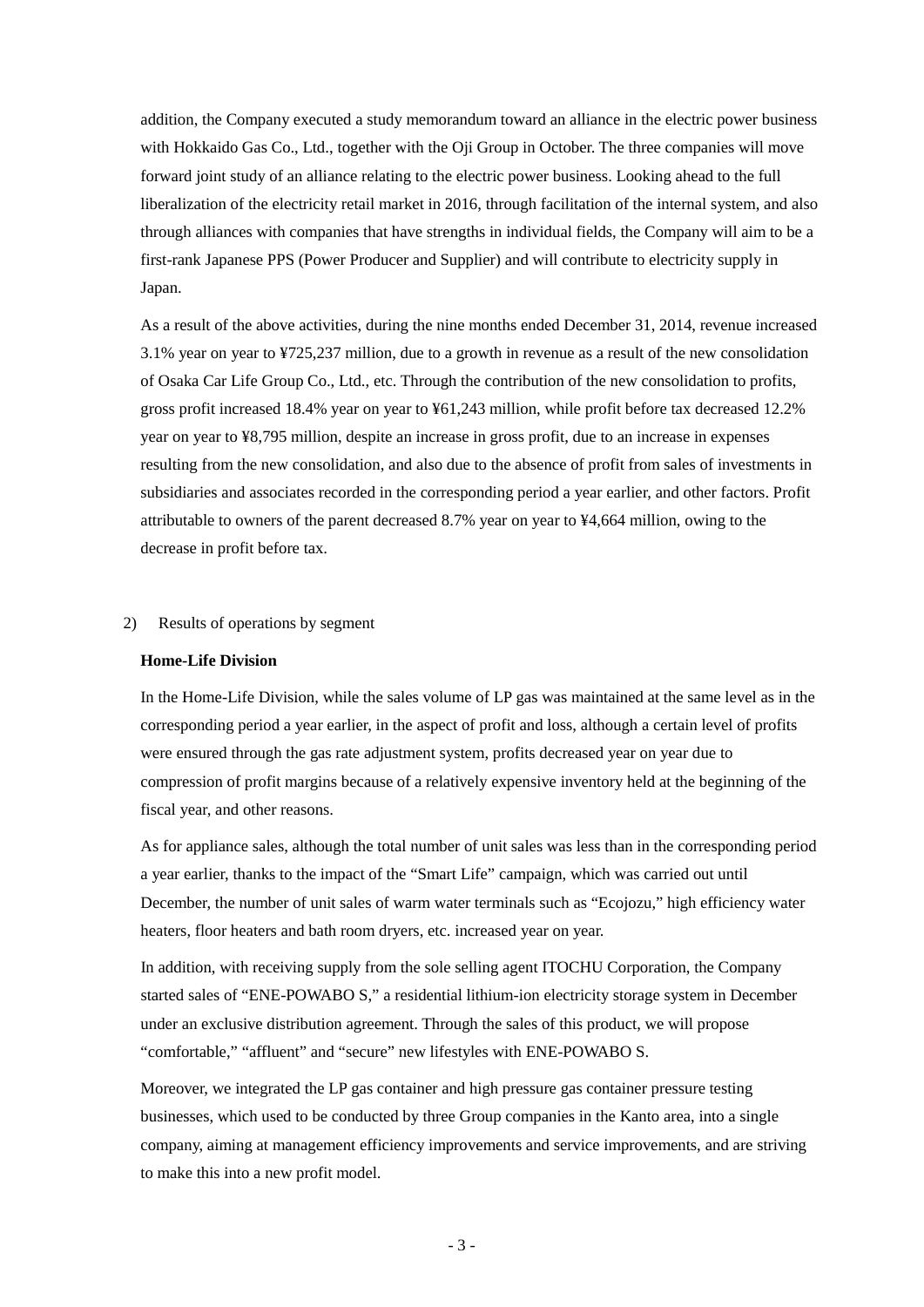As a result of these activities, revenue was ¥77,942 million (down 4.9% year on year), gross profit was ¥17,644 million (down 6.7% year on year), and profit before tax was ¥782 million (down 71.5% year on year).

### **Car-Life Division**

In the Car-Life Division, despite the impact of the price of petroleum products that was hovering at high levels and the reluctance of consumers to purchase because of the consumption tax hike continuing from the beginning of the fiscal year, following the moderation in the price of petroleum products due to the sudden decline of crude oil prices, sales volume is on a recovering trend. In the aspect of profit and loss, meanwhile, profit was above the corresponding period a year earlier owing to the recovery in the distribution margin and the contribution of Osaka Car Life Group Co., Ltd., which became a subsidiary in May.

In the retail strategy, we strive to improve profitability of Car-Life Stations<sup> $*1$ </sup> by sharing successful examples and providing Stations with individual support meeting their needs through "ENEX ACT Program $*^2$ ," which has been developed for the purpose of strengthening competitiveness of the Car-Life Stations of the Company.

In the automobile-related business, we are moving forward on creating synergies making use of the functions of Osaka Car Life Group Co., Ltd., and our Car-Life Stations business and Group network.

The number of Car-Life Stations of the Itochu Enex Group as of December 31, 2014 was 2,064; a net decrease of 54 stations from the end of the previous fiscal year. During the nine months ended December 31, 2014, against the backdrop of the trend of decrease in the number of nationwide gas stations, we lost 96 stations through disaffiliation of unprofitable and decrepit stations, etc. while adding 42 newly affiliated stations.

As a result of these activities, revenue was ¥460,548 million (up 10.3% year on year), gross profit was ¥33,046 million (up 43.4% year on year), and profit before tax was ¥2,382 million (up 34.4% year on year).

- \*1 Car-Life Stations: Car-Life Stations are service stations providing multiple services provided by Itochu Enex.
- \*2 ENEX ACT Program: Under this program, we work closely with Car-Life Station operators to raise their competitiveness by analyzing their station operations and competitive climate, conducting group training, and engaging in other activities.

#### **Power & Utility Division**

In the Power & Utility Division, with the continued suspension of nuclear power plant operations, demand for electricity and heat ended up undershooting the projection, due to heightened consciousness of energy conservation.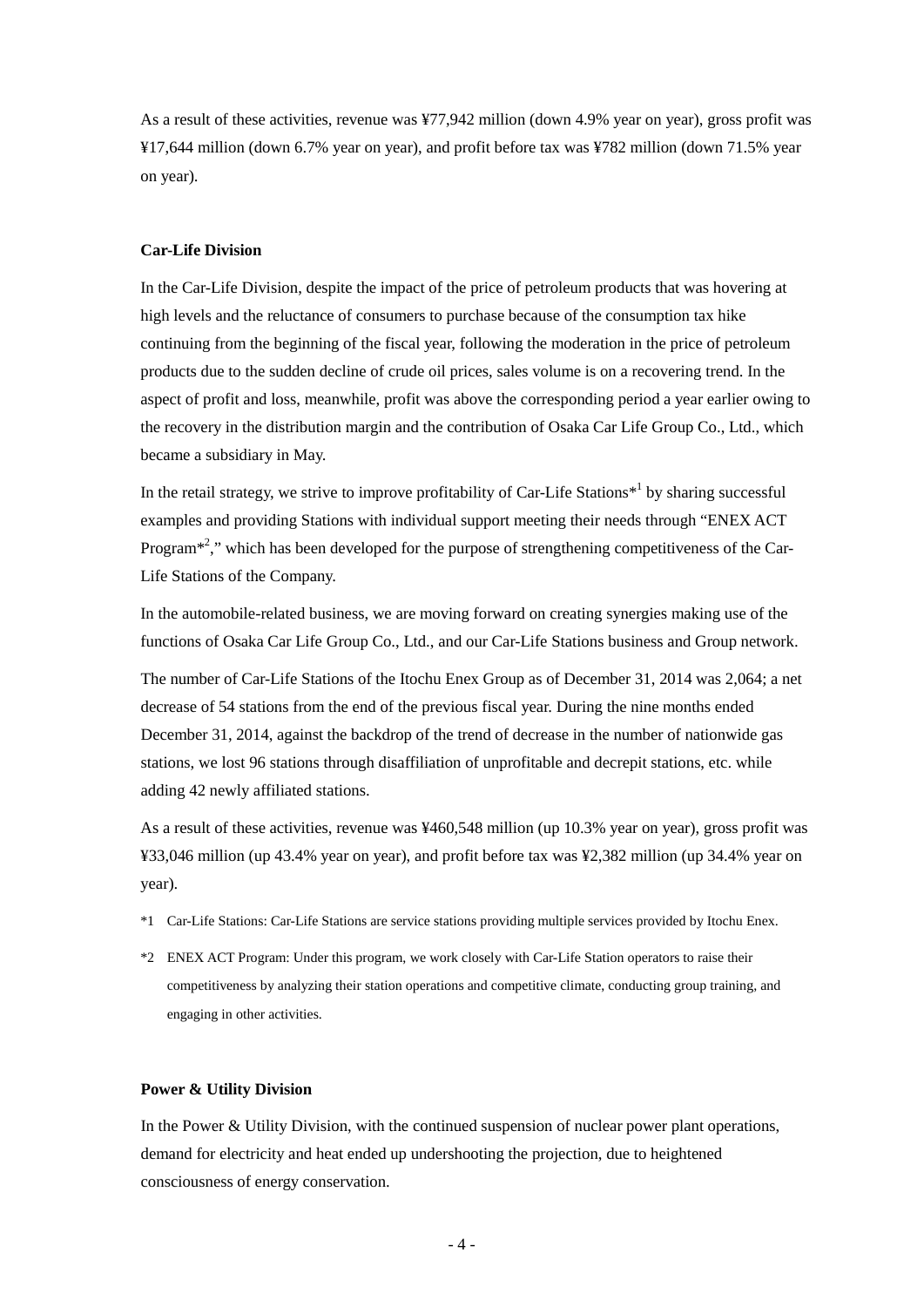In the electricity and steam supply business<sup>\*3</sup>, regarding the power generation area centering on JEN Holdings Co., Ltd., although energy production volume from renewable energy, including the wind power generation facilities that newly started operations (Tainai City, Niigata), was steady, due to the impact of the implementation of regular inspections of thermal power plants and the like, overall electricity production was below the corresponding period a year earlier.

In addition, regarding the electricity sales area centering on the Company, through increasing contracts in the areas controlled by the respective power companies in Tohoku, Chubu and Kyushu, where we started business in this fiscal year, and strengthening sales activities in the Tokyo, Kansai and Chugoku areas, the amount of electricity sold retail expanded, while the total amount of electricity sold, including wholesale, decreased from the corresponding period a year earlier.

Meanwhile, profits grew year on year thanks to expansion of retail business in the electricity and steam supply business.

In the heat supply business<sup>\*4</sup>, demand for indoor heating in and after December was trending favorably, however, due to the huge impact of the decrease in indoor cooling demand due to unseasonable weather in the summer, the amount of heat sold was less than that in the corresponding period a year earlier. Meanwhile, profits grew year on year due mainly to raw materials cost reductions.

In the LNG sales business, the sales volume increased year on year with an increased sales to new customers who began transacting in the previous fiscal year as well as an increased demand from existing customers.

As a result of these activities, revenue was ¥25,433 million (up 4.0% year on year), gross profit was ¥4,810 million (up 5.4% year on year), and profit before tax was ¥3,022 million (down 30.1% year on year) due partly to the absence of profit from sales of investments in subsidiaries and associates recorded in the corresponding period a year earlier.

- \*3 Electricity and steam supply business: Electricity and steam supply business supplies electricity and steam generated at time of power generation.
- \*4 Heat supply business: Heat supply business supplies cold and hot water for air conditioning to multiple office buildings and other buildings from a heat source plant using pipes.

#### **Energy Trade Division**

In the Energy Trade Division, accompanying the trend of fuel conversion and energy conservation, the structural decrease of demand for petroleum products in Japan continued, and also due to the impact of the sudden drop in retail prices resulting from the drastic decline in the price of crude oil, the Division continued to face a difficult environment.

In this operating environment, in the Energy Trade Division, we are promoting development and enhancement of the distribution functions in the sales of industrial fuels and materials, which are the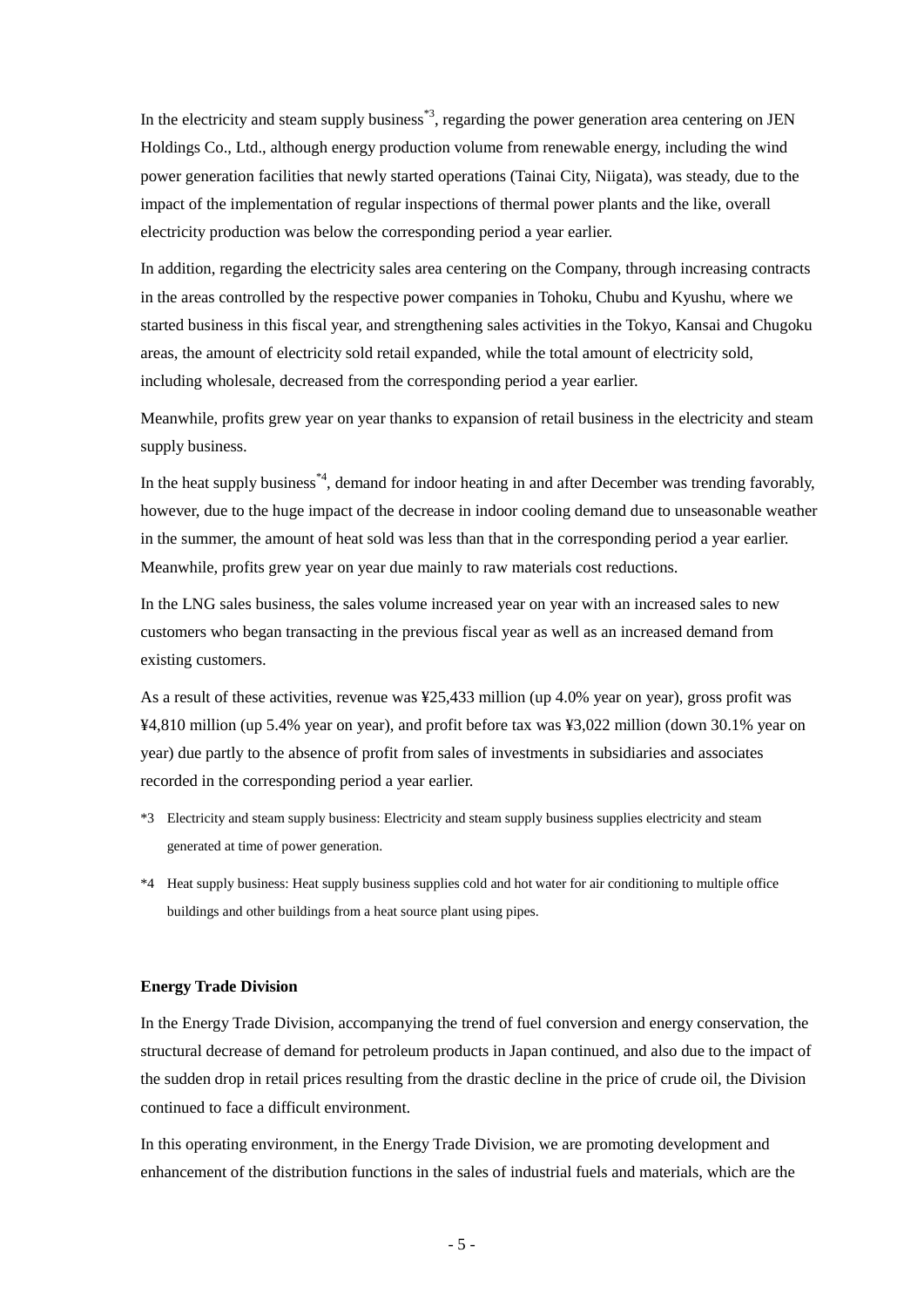mainstay items of this Division. In the asphalt sales business, we have established one of the leading distribution networks in Japan centering on 11 asphalt terminals nationwide and three company-owned vessels to carry asphalt, and in the AdBlue sales business, in response to the increasing popularization of urea SCR vehicles\*5, we have established 19 AdBlue supply bases nationwide and a delivery network. In addition, for marine fuel sales for domestic operations, we have deployed nine dedicated fuel supply ships nationwide, and for the petroleum products, we have developed a system capable of swiftly responding to the daily-changing distribution environment by deploying oil storage depots and company-owned vessels for domestic operation.

We will continue working for further optimization and greater sophistication of our distribution functions by grasping the diversifying customer needs and market environment changes in Japan and abroad.

As a result of these activities, revenue was ¥161,222 million (down 10.1% year on year), gross profit was ¥5,650 million (up 9.3% year on year), and profit before tax was ¥1,798 million (up 160.4% year on year).

\*5 Urea SCR vehicle: Urea SCR vehicle purifies NOx using urea solution (AdBlue) and Selective Catalytic Reduction to reduce NOx in exhaust gas from diesel engines.

#### <span id="page-8-0"></span>**(2) Explanation of Financial Position**

#### **Assets, liabilities and equity**

Total assets amounted to ¥365,920 million at December 31, 2014, an increase of ¥44,888 million from March 31, 2014. Total liabilities amounted to ¥254,015 million, an increase of ¥36,546 million from March 31, 2014. The increases in total assets and total liabilities are mainly due to increases resulting from the new consolidation of Osaka Car Life Group Co., Ltd. and others. Total equity amounted to ¥111,905 million, an increase of ¥8,342 million from March 31, 2014. This is primarily due to an increase in non-controlling interests, and an increase in retained earnings resulting from an increase in quarterly income attributable to the owners of the parent company, in line with the new consolidation of Osaka Car Life Group Co., Ltd. and other companies.

#### **Cash flows**

Cash and cash equivalents (net cash) totaled ¥22,244 million at December 31, 2014, an increase of ¥7,993 million from March 31, 2014.

### *Cash flows from operating activities*

Operating activities earned net cash of ¥19,461 million. This was derived mainly from factors including profit before tax of ¥8,795 million, depreciation and amortization of ¥7,885 million, and a ¥9,308 million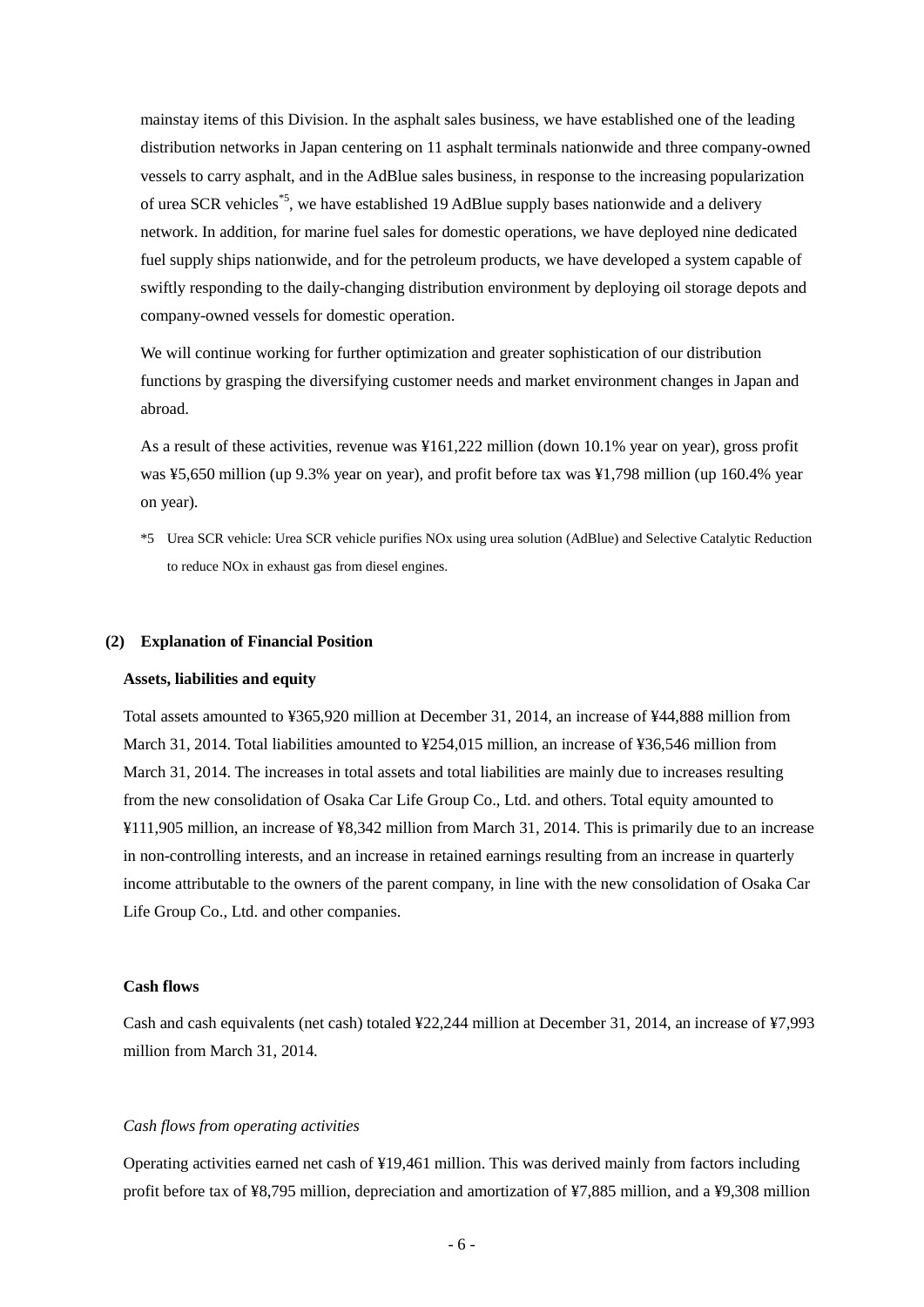decrease in funds required for trading, offsetting income taxes paid of ¥6,335 million.

#### *Cash flows from investing activities*

Investing activities used net cash of ¥11,752 million. The main items were expenditures including payments for purchase of property, plant and equipment and investment property of ¥8,940 million and payments for the acquisition of Osaka Car Life Group Co., Ltd. of ¥2,202 million.

#### *Cash flows from financing activities*

Financing activities earned net cash of ¥161 million. The main items were proceeds from a net increase in bonds, borrowings, etc. of ¥2,975 million and an expenditure of ¥2,599 million for dividends paid.

#### <span id="page-9-0"></span>**(3) Explanation of Consolidated Earnings Forecasts and Other Forward-Looking Statements**

Although operating performance could be affected by various factors, including crude oil prices, market conditions, changes in the weather, and the Japanese government's energy policy, we have not revised our full-year consolidated earnings forecasts announced on April 30, 2014.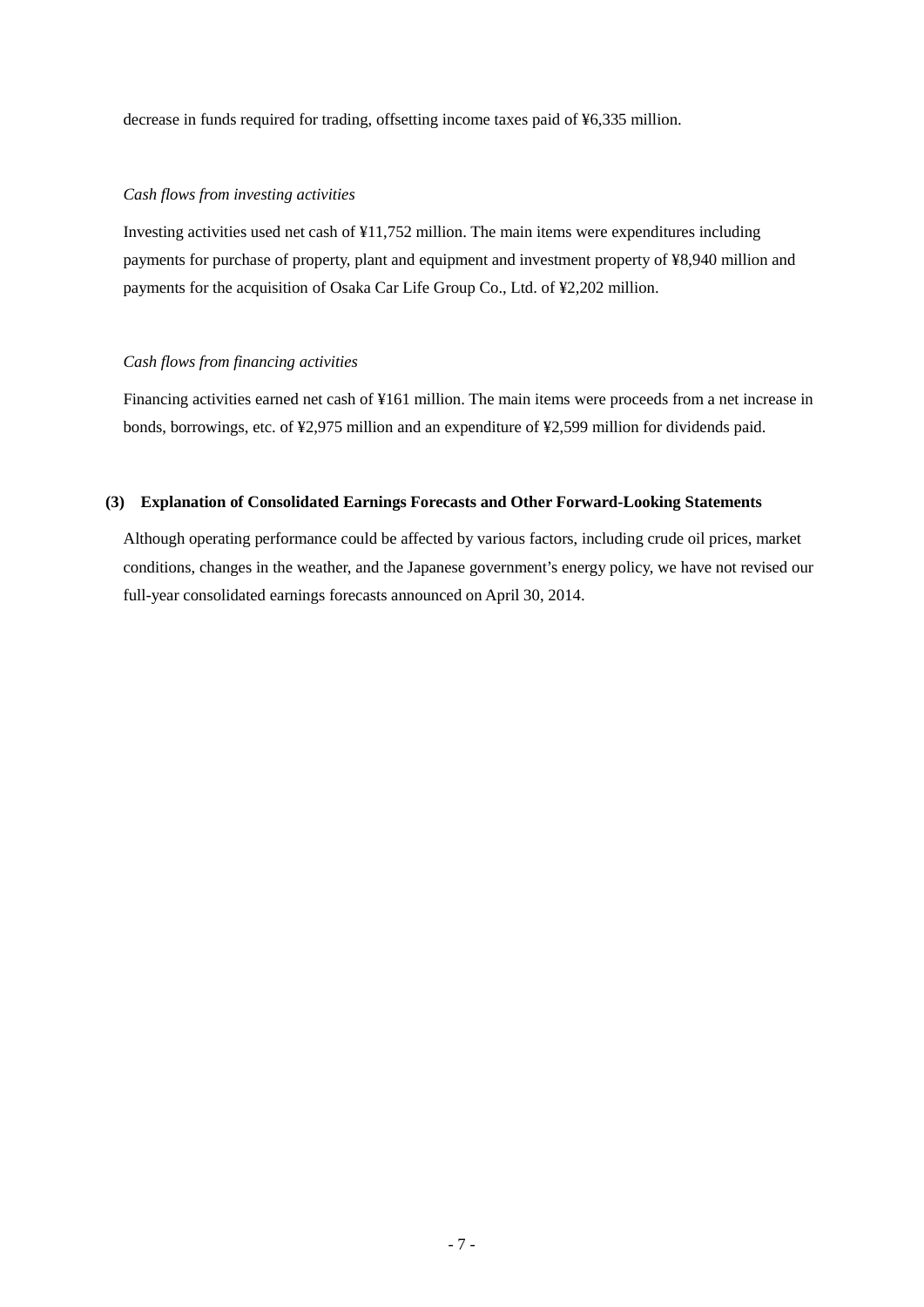## <span id="page-10-0"></span>**2. Matters Regarding Summary Information (Notes)**

## <span id="page-10-1"></span>**(1) Changes in Significant Subsidiaries During the Period**

No items to report.

## <span id="page-10-2"></span>**(2) Changes in Accounting Policies, Changes in Accounting Estimates, and Restatement of Prior Period Financial Statements**

The Itochu Enex Group has applied the following Standards and Interpretations from the first quarter ended June 30, 2014 in accordance with the respective transitional measures.

| Standard      | Name of standard                    | Description of issuance and amendments                                                                        |
|---------------|-------------------------------------|---------------------------------------------------------------------------------------------------------------|
| <b>IAS 32</b> | Financial Instruments: Presentation | Clarification of requirements for presentation of<br>offsetting financial assets and financial<br>liabilities |
| IFRIC 21      | Levies                              | Accounting treatment for liabilities associated<br>with levies                                                |

As a result of the application of the IFRIC Interpretation 21 "Levies" as per the above, in the consolidated statement of financial position as of March 31, 2014, deferred tax assets increased by ¥308 million, other current financial liabilities increased by ¥865 million, retained earnings decreased by ¥507 million, and non-controlling interests decreased by ¥50 million.

In addition, in the condensed quarterly consolidated statement of financial position as of December 31, 2014, other current assets decreased by ¥179 million, deferred tax assets increased by ¥64 million, retained earnings decreased by ¥112 million, and non-controlling interests decreased by ¥3 million.

In the condensed quarterly consolidated statement of comprehensive income for the nine months ended December 31, 2013 and for the nine months ended December 31, 2014, cost of sales decreased by ¥207 million and ¥234 million, respectively, and selling, general and administrative expense decreased by ¥454 million and ¥452 million, respectively.

No other significant impact on the Itochu Enex Group exists from the application of the Standards and Interpretations.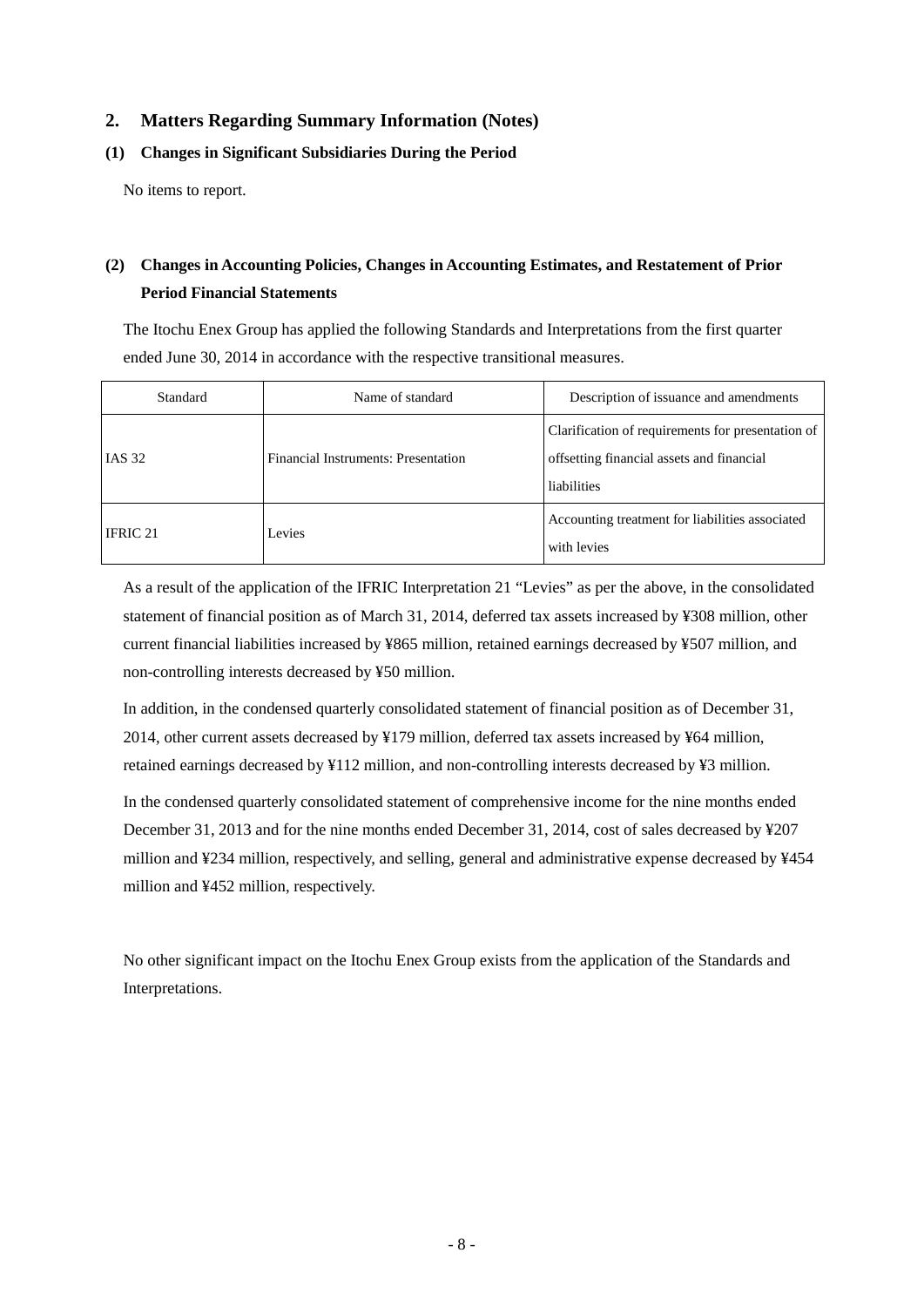## <span id="page-11-0"></span>**3. Condensed Quarterly Consolidated Financial Statements**

## <span id="page-11-1"></span>**(1) Condensed Quarterly Consolidated Statement of Financial Position**

|                                                     |                | (Millions of yen) |
|-----------------------------------------------------|----------------|-------------------|
|                                                     | As of          | As of             |
|                                                     | March 31, 2014 | December 31, 2014 |
| <b>ASSETS</b>                                       |                |                   |
| Current assets                                      |                |                   |
| Cash and cash equivalents                           | 14,251         | 22,244            |
| Trade receivables                                   | 140,289        | 130,948           |
| Other current financial assets                      | 11,213         | 17,837            |
| Inventories                                         | 18,655         | 24,054            |
| Trade advances paid                                 | 2,108          | 2,098             |
| Other current assets                                | 1,677          | 2,167             |
| Total current assets                                | 188,193        | 199,348           |
| Non-current assets                                  |                |                   |
| Investments accounted for by the equity method      | 5,927          | 6,790             |
| Other investments                                   | 7,349          | 8,657             |
| Non-current financial assets other than investments | 10,598         | 9,968             |
| Property, plant and equipment                       | 66,988         | 87,984            |
| Investment property                                 | 14,236         | 14,888            |
| Goodwill                                            | 229            | 229               |
| Intangible assets                                   | 10,280         | 23,183            |
| Deferred tax assets                                 | 15,470         | 13,182            |
| Other non-current assets                            | 1,762          | 1,691             |
| Total non-current assets                            | 132,839        | 166,572           |
| Total assets                                        | 321,032        | 365,920           |

- 9 -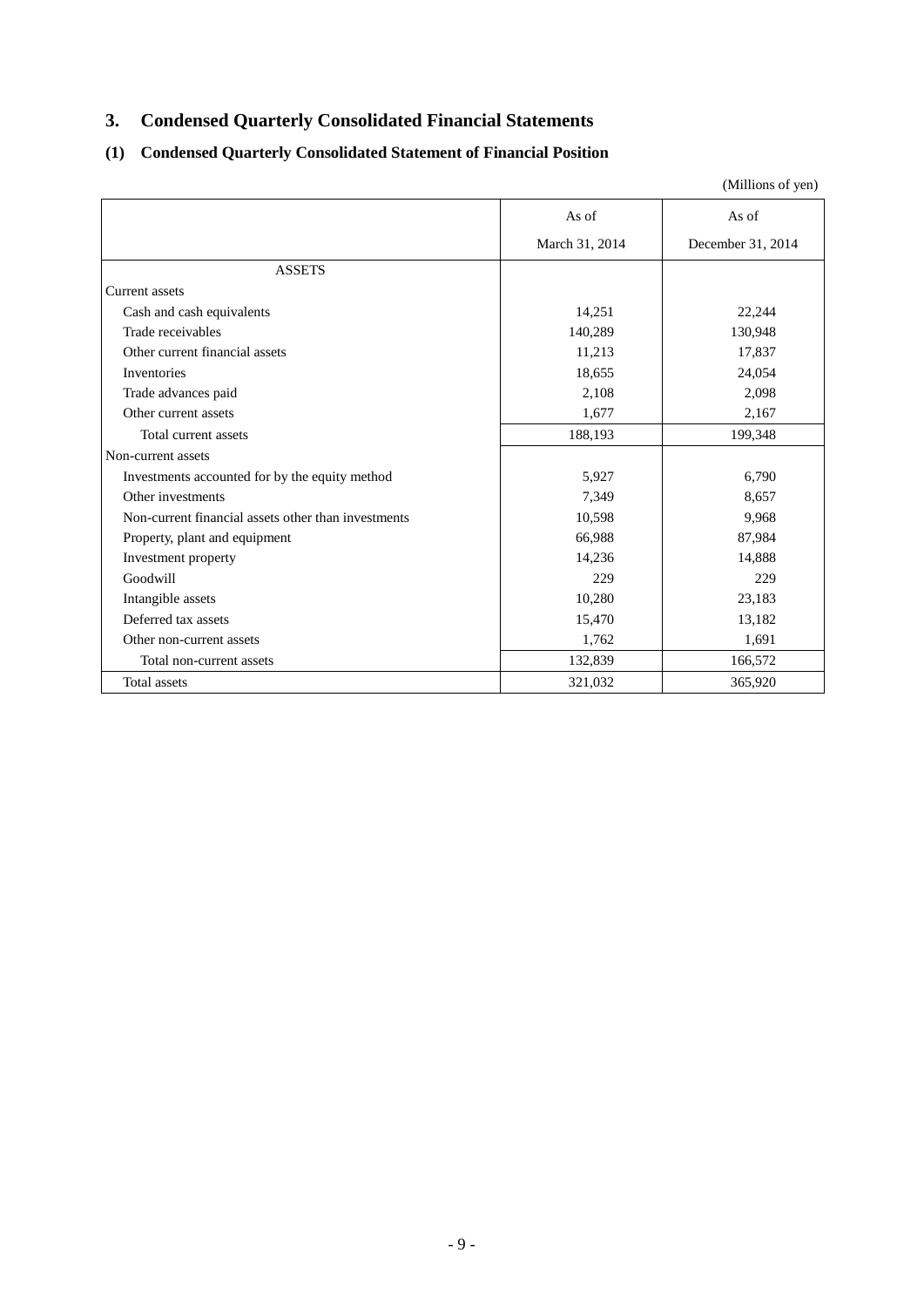|                                                   | As of          | As of             |
|---------------------------------------------------|----------------|-------------------|
|                                                   | March 31, 2014 | December 31, 2014 |
| <b>LIABILITIES AND EQUITY</b>                     |                |                   |
| <b>Current liabilities</b>                        |                |                   |
| Short-term bonds and borrowings                   | 11,499         | 27,504            |
| Trade payables                                    | 125,655        | 129,918           |
| Other current financial liabilities               | 5,891          | 15,770            |
| Income taxes payable                              | 4,021          | 824               |
| Advances from customers                           | 5,648          | 7.011             |
| Other current liabilities                         | 6,487          | 8,456             |
| Total current liabilities                         | 159,201        | 189,483           |
| Non-current liabilities                           |                |                   |
| Non-current bonds and borrowings                  | 27,099         | 24,367            |
| Other non-current financial liabilities           | 17,660         | 22,688            |
| Non-current liabilities for employee benefits     | 7,042          | 10,015            |
| Deferred tax liabilities                          | 2,409          | 2,046             |
| Provisions                                        | 3,372          | 4,825             |
| Other non-current liabilities                     | 686            | 591               |
| Total non-current liabilities                     | 58,268         | 64,532            |
| <b>Total liabilities</b>                          | 217,469        | 254,015           |
| Equity                                            |                |                   |
| Common stock                                      | 19,878         | 19,878            |
| Capital surplus                                   | 18,737         | 18,737            |
| Retained earnings                                 | 59,377         | 61,445            |
| Other components of equity                        | (2,098)        | (1, 835)          |
| Treasury stock                                    | (1,750)        | (1,751)           |
| Total equity attributable to owners of the parent | 94,144         | 96,474            |
| Non-controlling interests                         | 9,419          | 15,431            |
| Total equity                                      | 103,563        | 111,905           |
| Total liabilities and equity                      | 321,032        | 365,920           |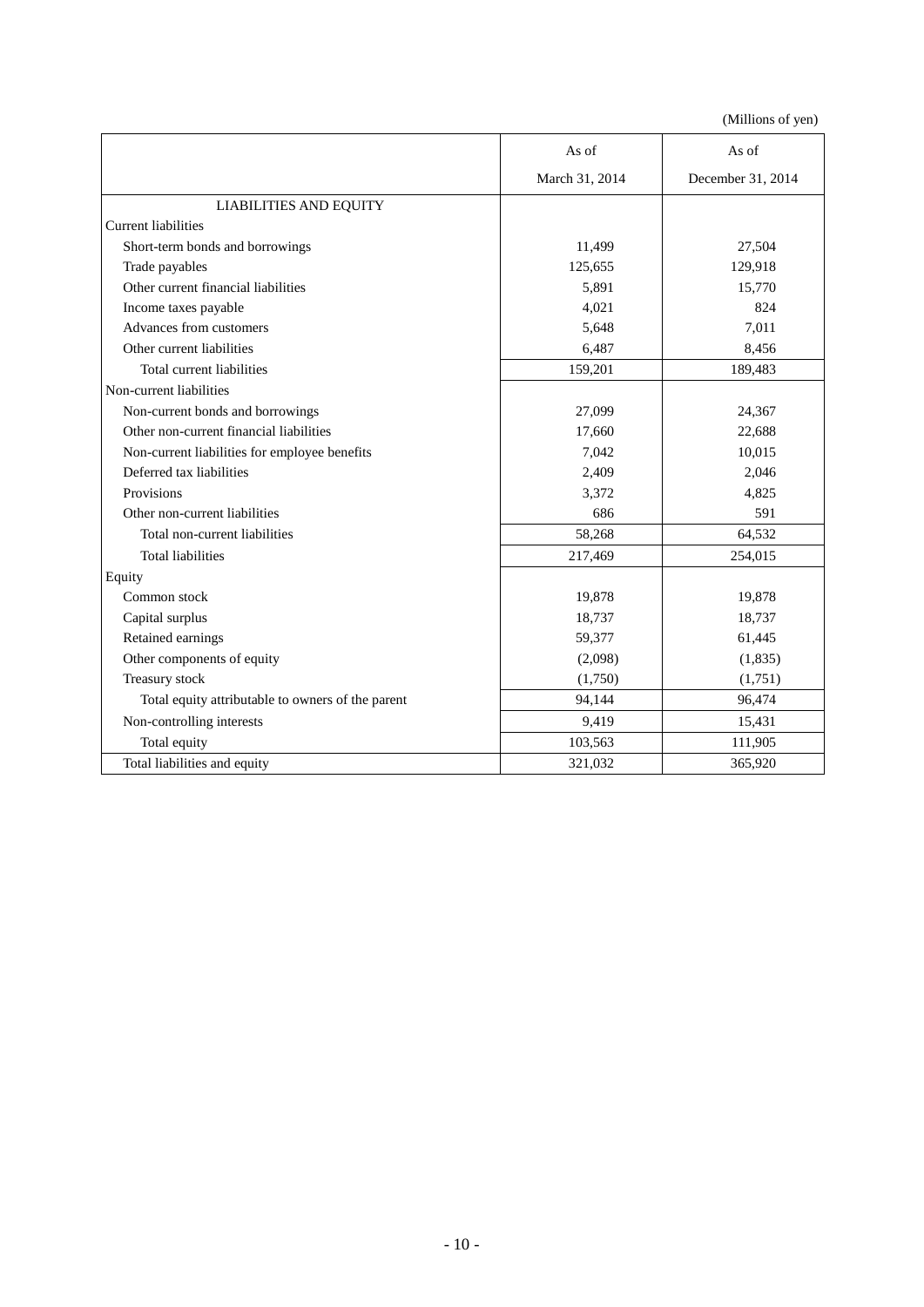## <span id="page-13-0"></span>**(2) Condensed Quarterly Consolidated Statement of Comprehensive Income**

|                                                                             | Nine months ended | Nine months ended |
|-----------------------------------------------------------------------------|-------------------|-------------------|
|                                                                             | December 31, 2013 | December 31, 2014 |
| Revenue                                                                     | 703,435           | 725,237           |
| Cost of sales                                                               | (651,689)         | (663,994)         |
| Gross profit                                                                | 51,746            | 61,243            |
| Other expense                                                               |                   |                   |
| Selling, general and administrative expense                                 | (42, 146)         | (51,268)          |
| Loss from tangible assets, intangible assets and goodwill                   | (776)             | (595)             |
| Other $-$ net                                                               | (554)             | 258               |
| Total other expense                                                         | (43, 476)         | (51,605)          |
| Profit from operating activities                                            | 8,270             | 9,638             |
| Financial income and costs                                                  |                   |                   |
| Interest income                                                             | 14                | 40                |
| Dividends received                                                          | 240               | 233               |
| Interest expense                                                            | (525)             | (628)             |
| Other financial income and costs – net                                      | (1)               | 9                 |
| Total financial income and costs                                            | (272)             | (346)             |
| Share of profit (loss) of investments accounted for by the equity<br>method | 117               | (490)             |
| Profit from sales of investments in subsidiaries and associates             | 1,897             | (7)               |
| Profit before tax                                                           | 10,012            | 8,795             |
| Income tax expense                                                          | (4,202)           | (3, 453)          |
| Profit                                                                      | 5,810             | 5,342             |
| Profit attributable to owners of the parent                                 | 5,110             | 4.664             |
| Profit attributable to non-controlling interests                            | 700               | 678               |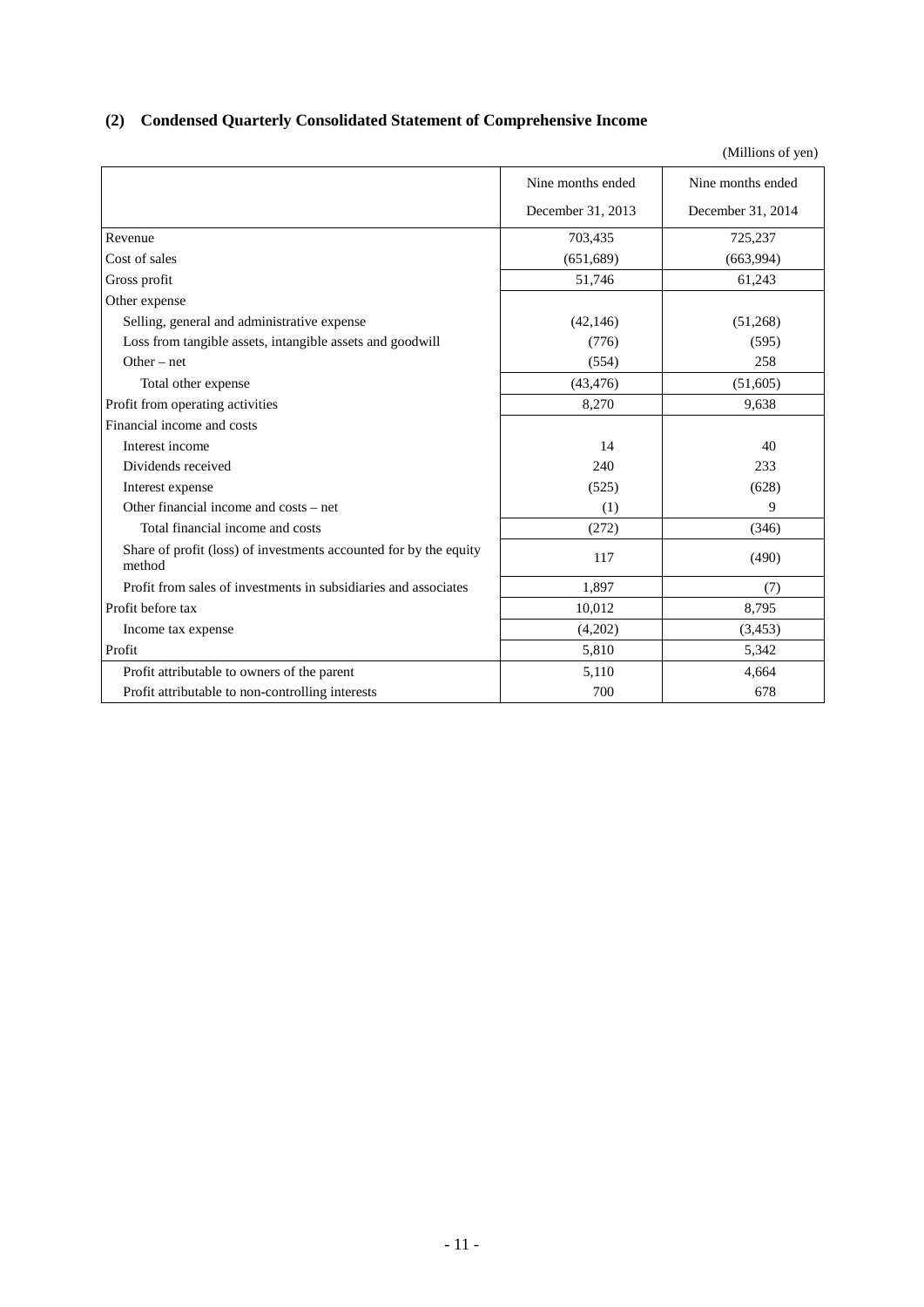(Millions of yen)

|                                                                                | Nine months ended | Nine months ended |
|--------------------------------------------------------------------------------|-------------------|-------------------|
|                                                                                | December 31, 2013 | December 31, 2014 |
| Other comprehensive income (net of tax effect)                                 |                   |                   |
| Items that will not be reclassified to profit or loss                          |                   |                   |
| <b>FVTOCI</b> financial assets                                                 | 679               | 502               |
| Other comprehensive income in associates accounted for by the<br>equity method |                   | $\Omega$          |
| Items that may be reclassified to profit or loss                               |                   |                   |
| Exchange differences on translating foreign operations                         | 22                | 27                |
| Cash flow hedges                                                               | (95)              | (394)             |
| Other comprehensive income in associates accounted for by the<br>equity method | 30                | 130               |
| Total other comprehensive income (net of tax effect)                           | 637               | 265               |
| Comprehensive income                                                           | 6,447             | 5,607             |
| Comprehensive income attributable to owners of the parent                      | 5,747             | 4,929             |
| Comprehensive income attributable to non-controlling interests                 | 700               | 678               |

|                                                           |       | (Yen) |
|-----------------------------------------------------------|-------|-------|
| Earnings per share (attributable to owners of the parent) |       |       |
| Basic                                                     | 45.23 | 41.28 |
| Diluted                                                   | -     | -     |

|                            |          | (Millions of yen) |
|----------------------------|----------|-------------------|
| Total trading transactions | ,088,687 | .064,849          |

(Note) Total trading transactions are presented in accordance with the Japanese accounting practices and represent the total amounts of transactions that the Company and its consolidated subsidiaries conducted as a party in contracts and for which they acted as an agent. This item is voluntarily disclosed by the Company for investors' convenience and is not required to be disclosed under International Financial Reporting Standards ("IFRSs").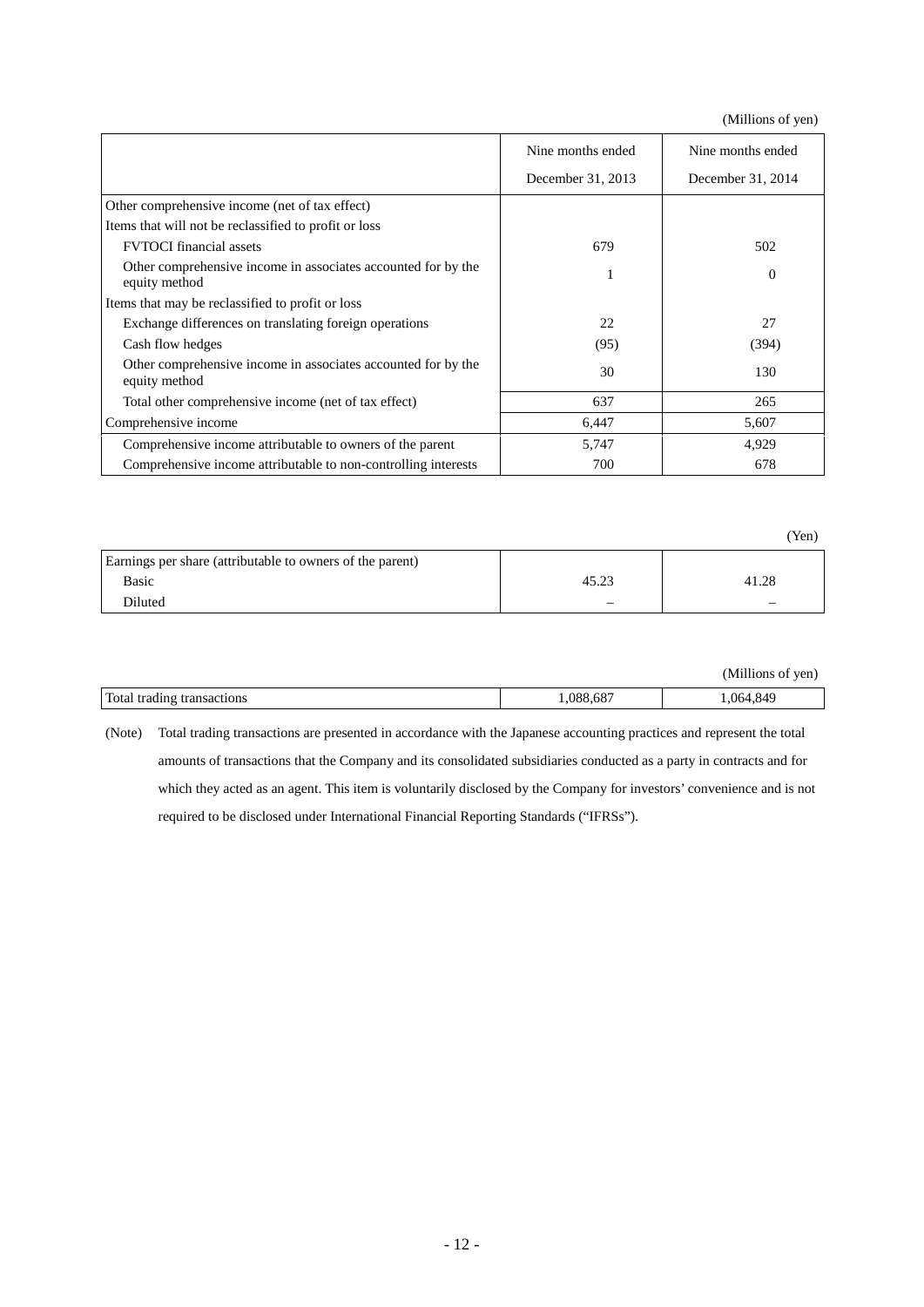## <span id="page-15-0"></span>**(3) Condensed Quarterly Consolidated Statement of Changes in Equity**

|                                                                                  | Nine months ended | Nine months ended |
|----------------------------------------------------------------------------------|-------------------|-------------------|
|                                                                                  | December 31, 2013 | December 31, 2014 |
| Equity                                                                           |                   |                   |
| Common stock                                                                     |                   |                   |
| Balance at the beginning of the period                                           | 19,878            | 19,878            |
| Balance at the end of the period                                                 | 19,878            | 19,878            |
| Capital surplus                                                                  |                   |                   |
| Balance at the beginning the period                                              | 18,737            | 18,737            |
| Balance at the end of the period                                                 | 18,737            | 18,737            |
| Retained earnings                                                                |                   |                   |
| Balance at the beginning of the period                                           | 53,575            | 59,377            |
| Profit attributable to owners of the parent                                      | 5,110             | 4,664             |
| Transfer from other components of equity                                         | 81                | $\overline{c}$    |
| Dividends paid to owners of the parent                                           | (1,808)           | (2,599)           |
| Balance at the end of the period                                                 | 56,958            | 61,445            |
| Other components of equity                                                       |                   |                   |
| Balance at the beginning of the period                                           | (1,527)           | (2,098)           |
| Other comprehensive income attributable to owners of the<br>parent               | 637               | 265               |
| Transfer to retained earnings                                                    | (81)              | (2)               |
| Balance at the end of the period                                                 | (971)             | (1, 835)          |
| Treasury stock                                                                   |                   |                   |
| Balance at the beginning of the period                                           | (1,750)           | (1,750)           |
| Purchase and disposal of treasury stock                                          | (0)               | (1)               |
| Balance at the end of the period                                                 | (1,750)           | (1,751)           |
| Total equity attributable to owners of the parent                                | 92,852            | 96,474            |
| Non-controlling interests                                                        |                   |                   |
| Balance at the beginning of the period                                           | 8,175             | 9,419             |
| Profit attributable to non-controlling interests                                 | 700               | 678               |
| Other comprehensive income attributable to non-controlling<br>interests          | $\mathbf{0}$      | (0)               |
| Dividends paid to non-controlling interests                                      | (175)             | (215)             |
| Changes due to additional acquisitions and sales of interests in<br>subsidiaries | 506               | 5,550             |
| Balance at the end of the period                                                 | 9,206             | 15,431            |
| Total equity                                                                     | 102,058           | 111,905           |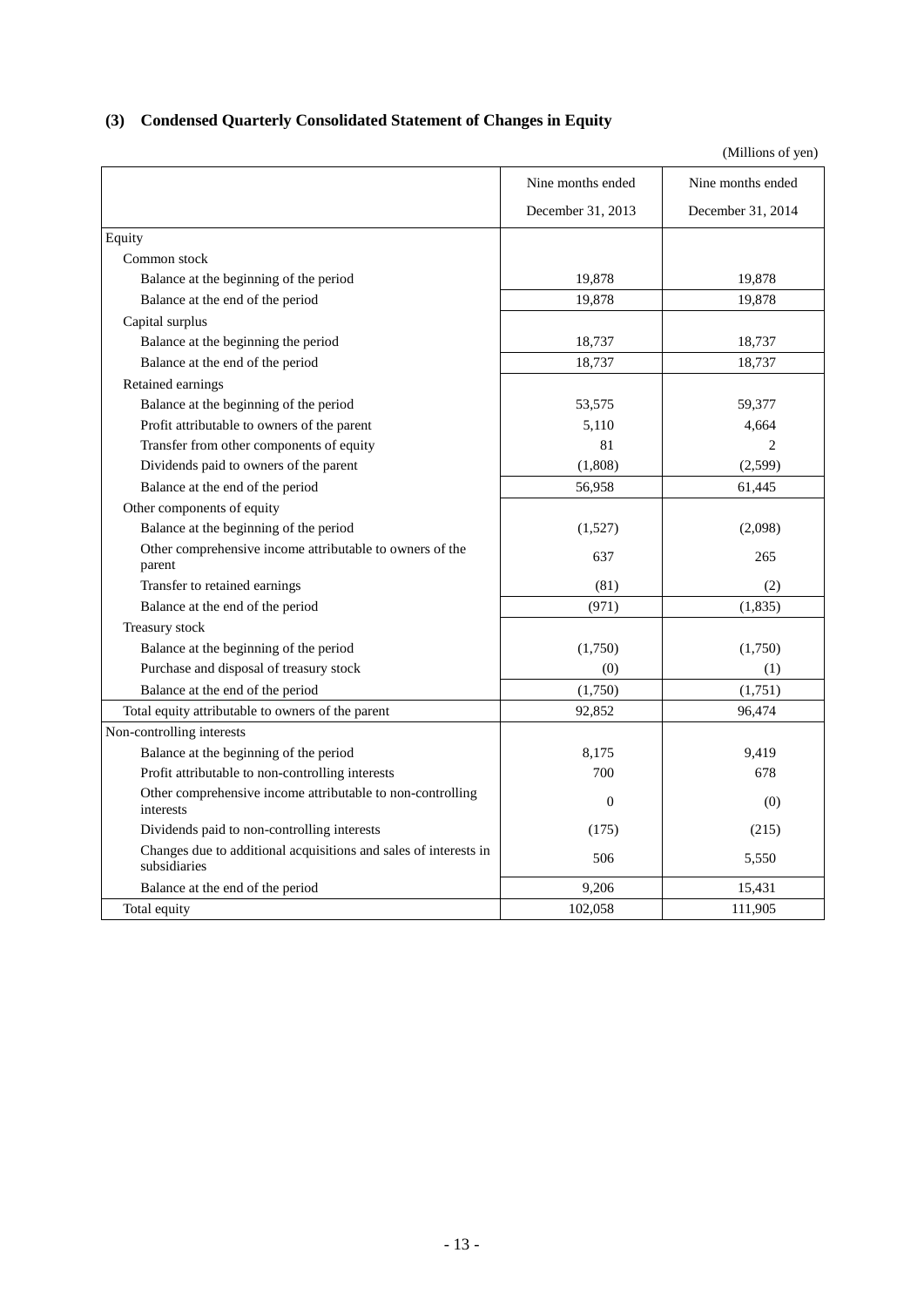## <span id="page-16-0"></span>**(4) Condensed Quarterly Consolidated Statement of Cash Flows**

|                                                                                   | Nine months ended | Nine months ended |
|-----------------------------------------------------------------------------------|-------------------|-------------------|
|                                                                                   | December 31, 2013 | December 31, 2014 |
| Cash flows from operating activities                                              |                   |                   |
| Profit before tax                                                                 | 10,012            | 8,795             |
| Depreciation and amortization                                                     | 7,701             | 7,885             |
| Loss from tangible assets, intangible assets and goodwill                         | 776               | 595               |
| Financial income and costs                                                        | 272               | 346               |
| Share of loss (profit) of investments accounted for by the equity<br>method       | (117)             | 490               |
| Loss (profit) from sales of investments in subsidiaries and<br>associates         | (1,897)           | 7                 |
| Decrease (increase) in trade receivables                                          | (10,758)          | 10,852            |
| Decrease (increase) in inventories                                                | (7,599)           | 4,391             |
| Increase (decrease) in trade payables                                             | 19,314            | (5,935)           |
| Other $-$ net                                                                     | (1,227)           | (1,615)           |
| Interest and dividends received                                                   | 406               | 493               |
| Interest expense                                                                  | (392)             | (508)             |
| Income taxes paid                                                                 | (5, 724)          | (6, 335)          |
| Net cash flows provided by operating activities                                   | 10,767            | 19,461            |
| Cash flows from investing activities                                              |                   |                   |
| Purchase of investments accounted for by the equity method                        | (0)               | (1,400)           |
| Proceeds from sales of investments accounted for by the equity<br>method          | 2,397             | 2                 |
| Purchase of investments                                                           | (812)             | (313)             |
| Proceeds from sales of investments                                                | 1,619             | 932               |
| Acquisition of subsidiaries, net of cash acquired                                 | (1,426)           | (2,202)           |
| Payment for loans receivable                                                      | (1,719)           | (2, 384)          |
| Collection of loans receivable                                                    | 1,067             | 2,611             |
| Payments for purchase of property, plant and equipment and<br>investment property | (12,766)          | (8,940)           |
| Proceeds from sales of property, plant and equipment and<br>investment property   | 938               | 664               |
| Purchase of intangible assets                                                     | (1,038)           | (1, 492)          |
| Proceeds from sales of intangible assets                                          | 71                | 82                |
| Other $-$ net                                                                     |                   | 688               |
| Net cash flows used in investing activities                                       | (11,669)          | (11,752)          |
| Cash flows from financing activities                                              |                   |                   |
| Proceeds from bonds and borrowings                                                | 900               | 2,580             |
| Repayments of bonds and borrowings                                                | (7,182)           | (3,184)           |
| Net increase in short-term borrowings                                             | 3,799             | 3,579             |
| Dividends paid to owners of the parent                                            | (1,808)           | (2,599)           |
| Dividends paid to non-controlling interests                                       | (175)             | (215)             |
| Other $-$ net                                                                     | (1)               | 0                 |
| Net cash flows provided by (used in) financing activities                         | (4, 467)          | 161               |
| Net increase (decrease) in cash and cash equivalents                              | (5,369)           | 7,870             |
| Cash and cash equivalents at the beginning the period                             | 18,062            | 14,251            |
| Effect of exchange rate changes on cash and cash equivalents                      | 87                | 123               |
| Cash and cash equivalents at the end of the period                                | 12,780            | 22,244            |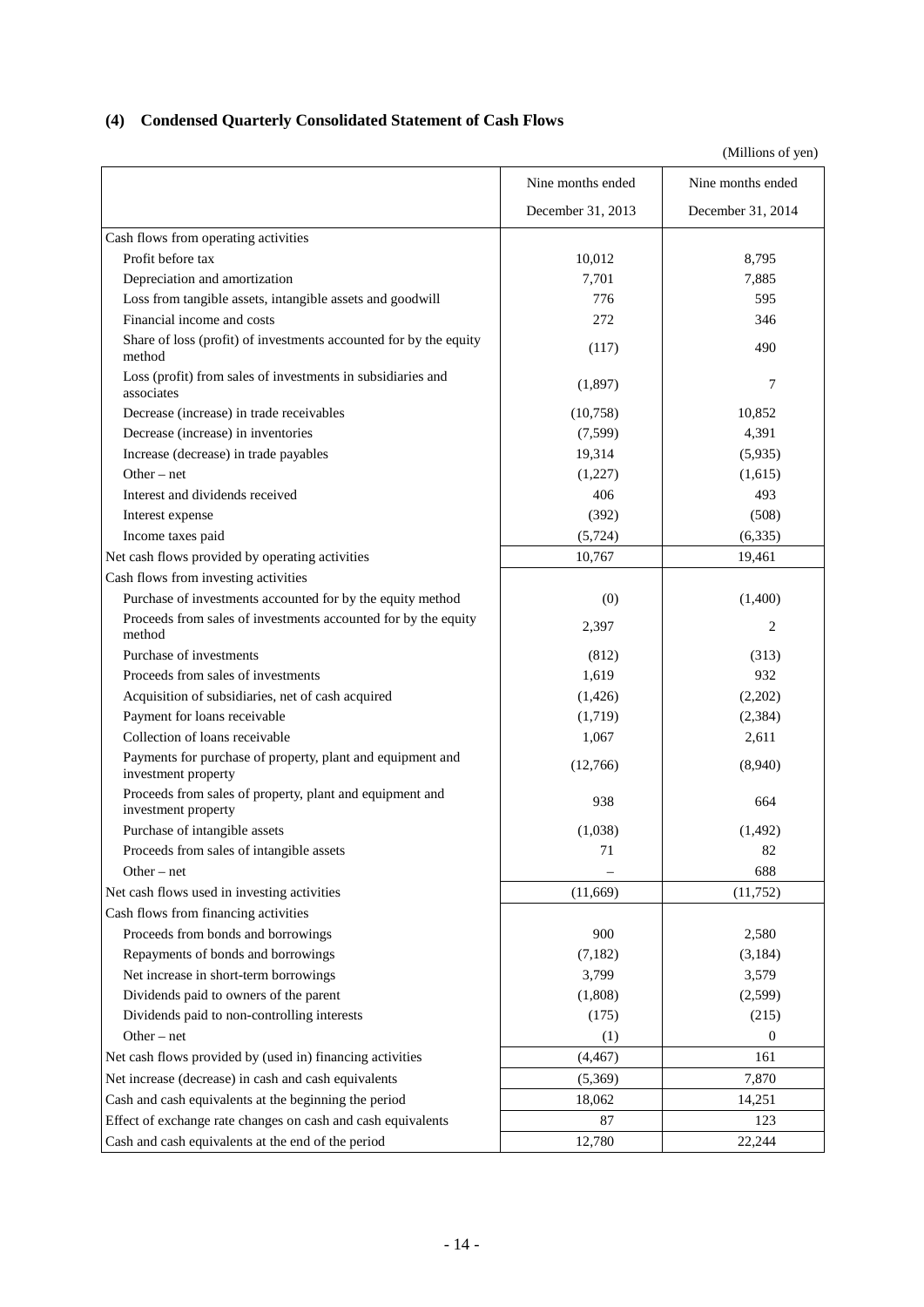### <span id="page-17-0"></span>**(5) Notes on Uncertainties of Entity's Ability to Continue as Going Concern**

For the nine months ended December 31, 2014

No items to report.

#### <span id="page-17-1"></span>**(6) Segment Information**

For the nine months ended December 31, 2013

(Millions of yen)

|                                    | Reportable segment |          |                          |         |           |       |           |                          |             |
|------------------------------------|--------------------|----------|--------------------------|---------|-----------|-------|-----------|--------------------------|-------------|
|                                    | Home-Life          | Car-Life | Power &                  | Energy  | Total     | Other | Total     | Adjustment               | Consolidat- |
|                                    |                    |          | Utility                  | Trade   |           |       |           |                          | ed          |
| Revenue                            |                    |          |                          |         |           |       |           |                          |             |
| Revenue from<br>external customers | 81,995             | 417,579  | 24,444                   | 179,364 | 703,382   | 53    | 703,435   |                          | 703,435     |
| Intersegment<br>revenue            | 500                | 8,601    | $\overline{\phantom{0}}$ | 471     | 9,572     | 236   | 9,808     | (9,808)                  |             |
| Total revenue                      | 82,495             | 426,180  | 24,444                   | 179,835 | 712,954   | 289   | 713,243   | (9,808)                  | 703,435     |
| Gross profit                       | 18,916             | 23,041   | 4,562                    | 5,171   | 51,690    | 56    | 51,746    | $\overline{\phantom{m}}$ | 51,746      |
| Segment profit                     | 2,738              | 1,772    | 4,327                    | 690     | 9,527     | 20    | 9,547     | 465                      | 10,012      |
| Other items                        |                    |          |                          |         |           |       |           |                          |             |
| Segment assets                     | 63,537             | 107,368  | 45,032                   | 108,022 | 323,959   | 740   | 324,699   | 14,640                   | 339,339     |
| Total trading<br>transactions      | 85,176             | 448,017  | 26,770                   | 528,221 | 1,088,184 | 503   | 1,088,687 | ۰                        | 1,088,687   |

(Note) Intersegment transactions have been conducted at ordinary transaction prices.

Segment profit was adjusted based on profit before tax in the condensed quarterly consolidated statement of comprehensive income.

The adjustment of ¥465 million to segment profit represents corporate profit (loss) not allocated to reportable segments.

"Total trading transactions" is an item voluntarily disclosed by the Company and represents the amount of net sales in accordance with Japanese accounting practices.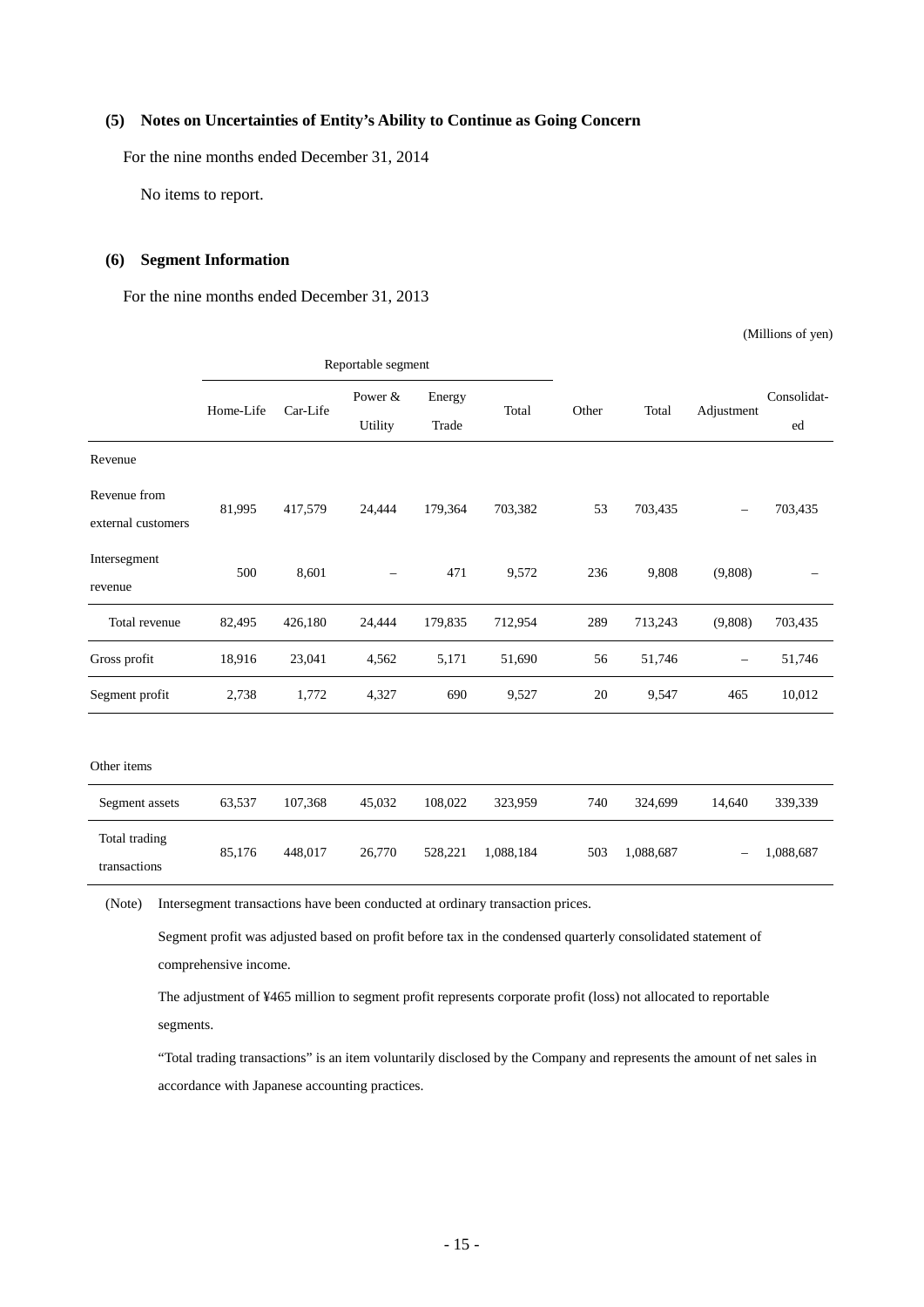#### For the nine months ended December 31, 2014

(Millions of yen)

|                                    | Reportable segment |          |                    |                 |           |       |           |                   |                   |
|------------------------------------|--------------------|----------|--------------------|-----------------|-----------|-------|-----------|-------------------|-------------------|
|                                    | Home-Life          | Car-Life | Power &<br>Utility | Energy<br>Trade | Total     | Other | Total     | Adjustment        | Consolidat-<br>ed |
| Revenue                            |                    |          |                    |                 |           |       |           |                   |                   |
| Revenue from<br>external customers | 77,942             | 460,548  | 25,433             | 161,222         | 725,145   | 92    | 725,237   |                   | 725,237           |
| Intersegment<br>revenue            | 533                | 1,122    | $\qquad \qquad -$  | 561             | 2,216     | 176   | 2,392     | (2,392)           |                   |
| Total revenue                      | 78,475             | 461,670  | 25,433             | 161,783         | 727,361   | 268   | 727,629   | (2,392)           | 725,237           |
| Gross profit                       | 17,644             | 33,046   | 4,810              | 5,650           | 61,150    | 93    | 61,243    | $\qquad \qquad -$ | 61,243            |
| Segment profit<br>$(\text{loss})$  | 782                | 2,382    | 3,022              | 1,798           | 7,984     | 9     | 7,993     | 802               | 8,795             |
| Other items                        |                    |          |                    |                 |           |       |           |                   |                   |
| Segment assets                     | 61,341             | 146,983  | 51,395             | 87,927          | 347,646   | 147   | 347,793   | 18,127            | 365,920           |
| Total trading<br>transactions      | 81,355             | 489,745  | 28,374             | 465,242         | 1,064,716 | 133   | 1,064,849 |                   | 1,064,849         |
|                                    |                    |          |                    |                 |           |       |           |                   |                   |

(Note) Intersegment transactions have been conducted at ordinary transaction prices.

Segment profit was adjusted based on profit before tax in the condensed quarterly consolidated statement of comprehensive income.

The adjustment of ¥802 million to segment profit represents corporate profit (loss) not allocated to reportable segments.

"Total trading transactions" is an item voluntarily disclosed by the Company and represents the amount of net sales in accordance with Japanese accounting practices.

As of the end of the previous fiscal year (March 31, 2014)

|           |          | Reportable segment |        |       |       |       |            |             |
|-----------|----------|--------------------|--------|-------|-------|-------|------------|-------------|
| Home-Life | Car-Life | Power $&$          | Energy | Total | Other | Total | Adjustment | Consolidat- |
|           |          | Utility            | Trade  |       |       |       |            | ed          |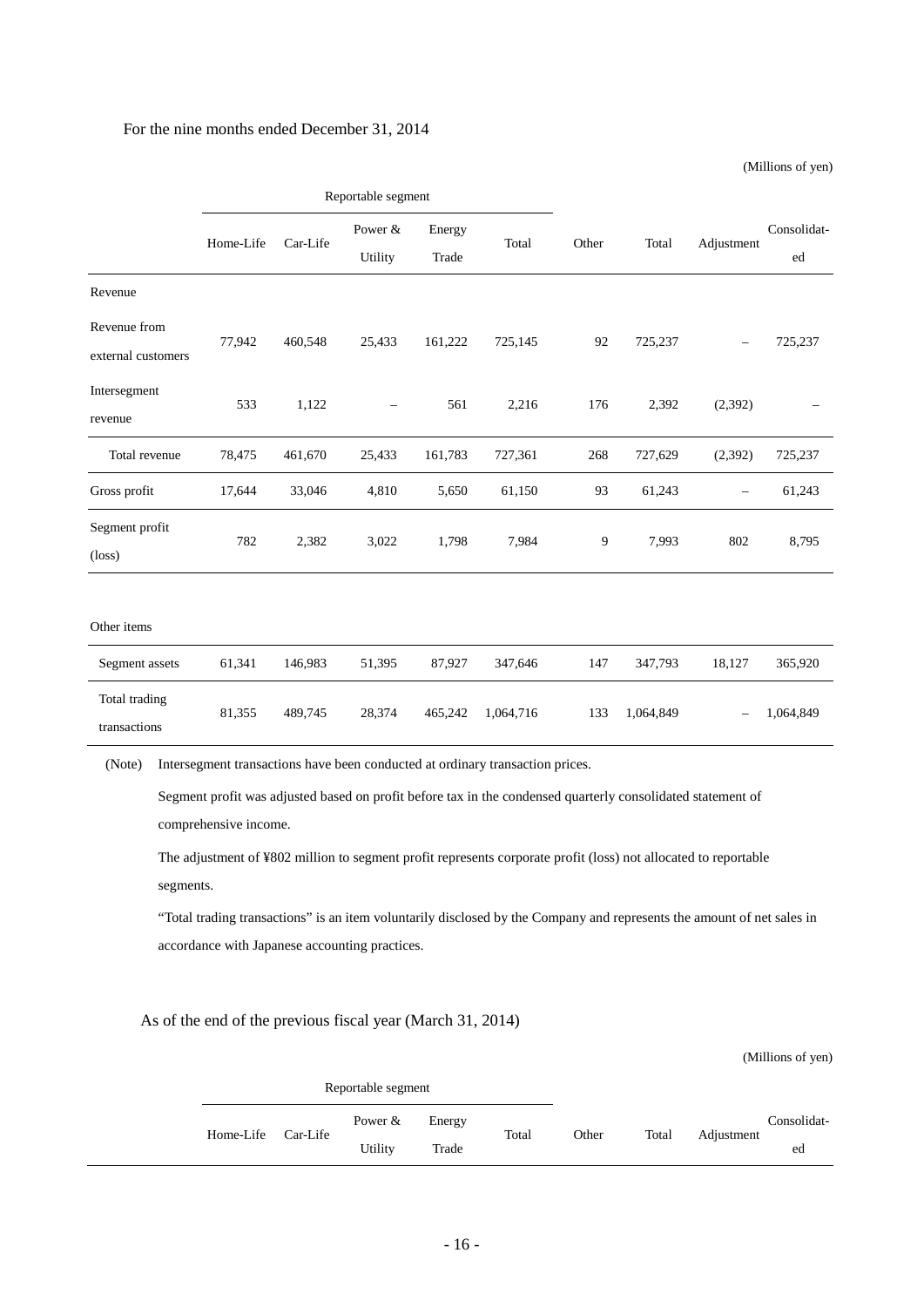## Change in reportable segments

During the first quarter ended June 30, 2014, the Company has changed the name of "Total Home-Life Division" to "Home-Life Division." Segment information during the nine months ended December 31, 2013 and as of the end of the previous fiscal year (March 31, 2014) has been represented by the name after the change.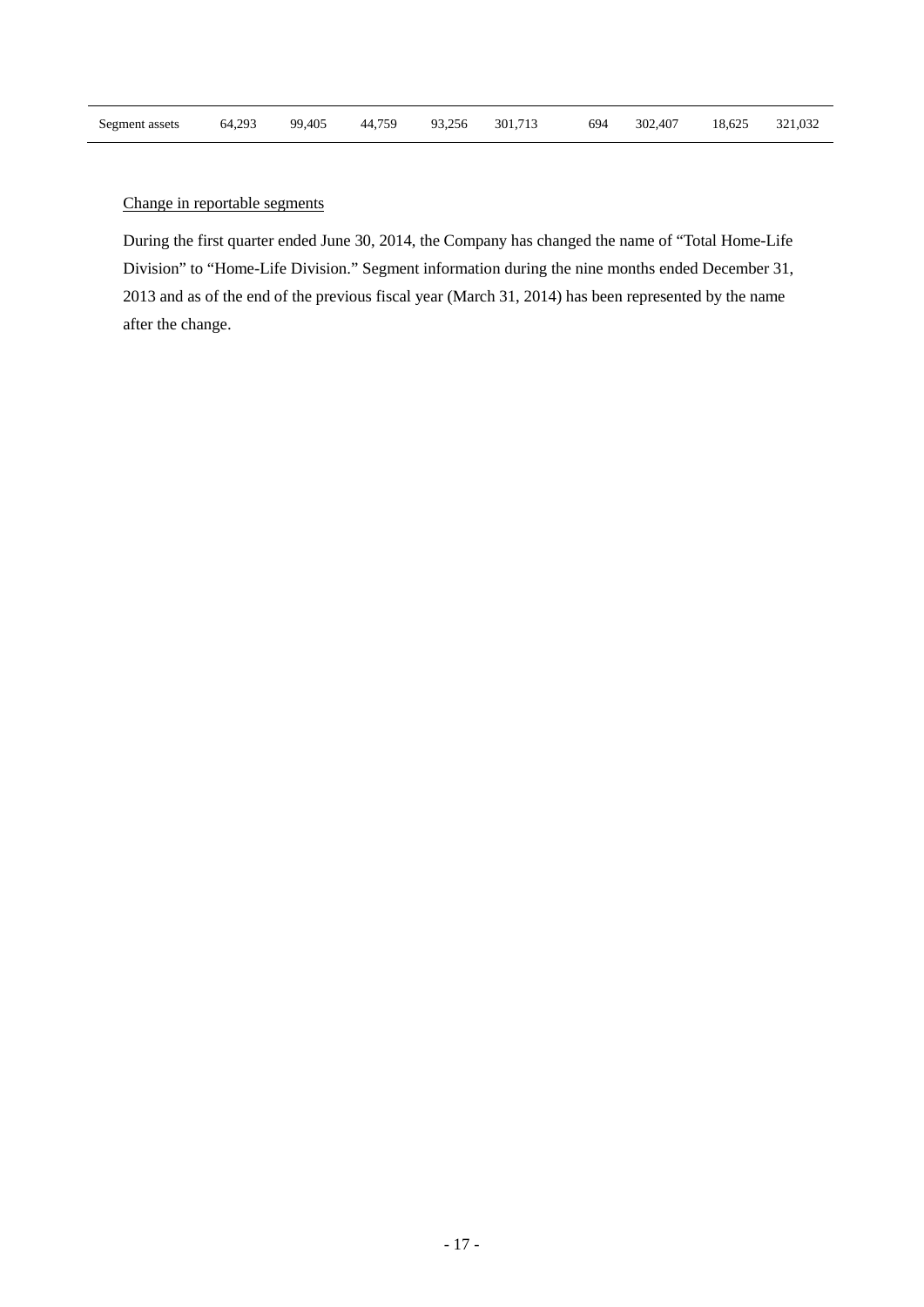#### <span id="page-20-0"></span>**(7) Business Combinations**

For the nine months ended December 31, 2014

The material business combination during the nine months ended December 31, 2014 was as follows:

#### Acquisition of shares of Osaka Car Life Group Co., Ltd.

Following a resolution at a Board of Directors' meeting held on April 17, 2014 to acquire 200 issued shares (51.95% of the total number of issued shares) of Osaka Car Life Group Co., Ltd. ("OCG"), which owns subsidiaries including Nissan Osaka Sales Co., Ltd., thereby making it into a subsidiary, the Company concluded a share transfer agreement with NMC 2007 Investment Limited Partnership as of the same date and acquired the shares for ¥6,000 million on May 27, 2014. The aim of this acquisition of shares is for the Company's Car-Life Division to extend its reach beyond sales of fuel among others and the operation of Car-Life Stations by making a full-scale entry into the automobilerelated business. In this way, the move will contribute to the division's aims of "strengthening the Car-Life value chain" and "increasing added value across the entire value chain." Organically combining the business assets of OCG and the Company will further enhance the existing business base of the Company, which primarily includes fuel sales. Moreover, the Company will also pursue synergies to propose new value for customers' motoring lifestyles.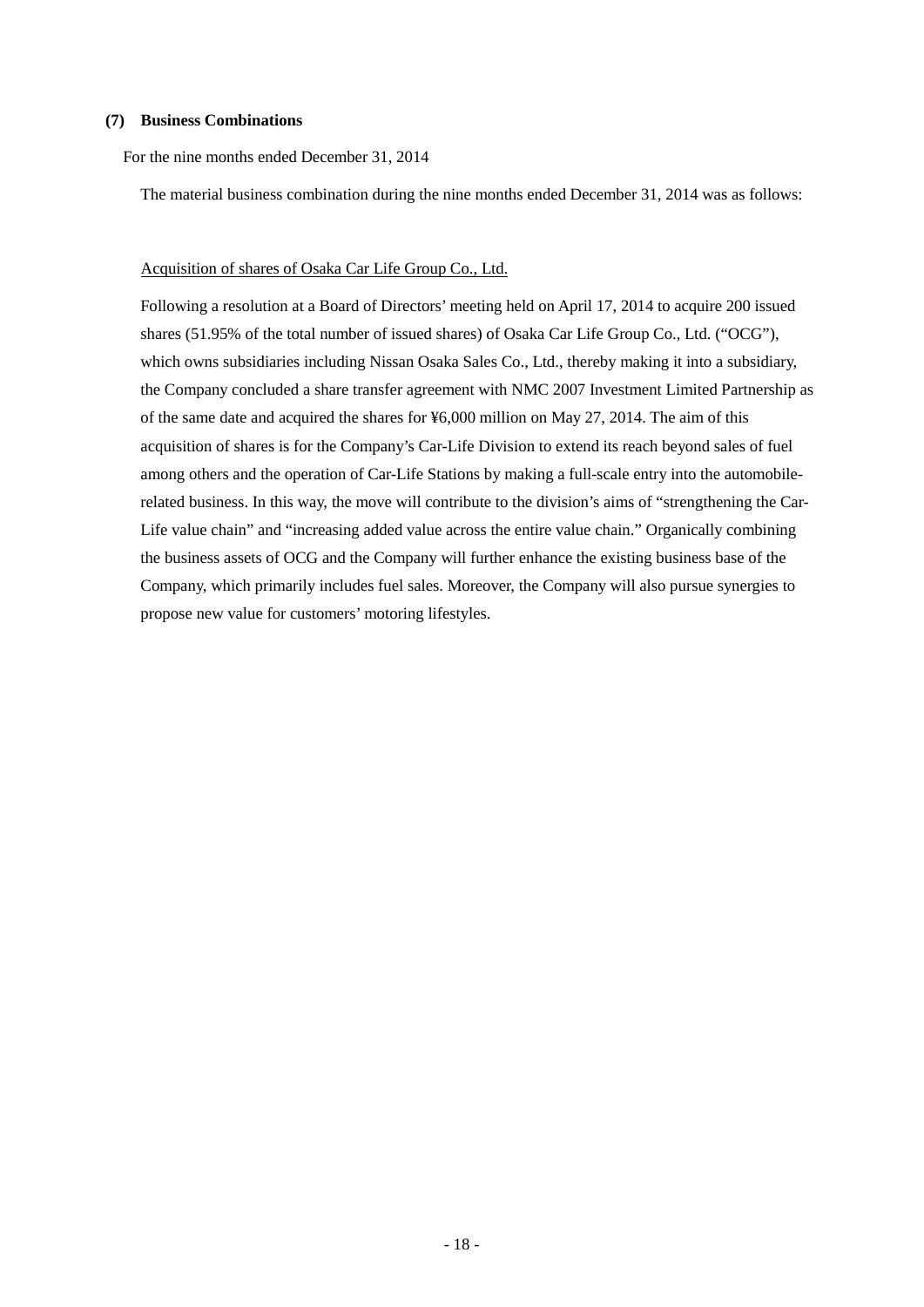(1) The fair values of consideration paid, assets acquired and liabilities assumed, and non-controlling interests as of the acquisition date are shown below:

(Millions of yen)

| Item                                                   | Amount    |
|--------------------------------------------------------|-----------|
| Fair value of consideration paid (Notes 1 and 2)       | 6,000     |
| Fair value of non-controlling interests                | 5,549     |
| Total                                                  | 11,549    |
| Fair values of assets acquired and liabilities assumed |           |
| Current assets                                         | 17,173    |
| Non-current assets                                     | 30,530    |
| <b>Current liabilities</b>                             | (24,512)  |
| Non-current liabilities                                | (11, 642) |
| Net assets                                             | 11,549    |
|                                                        |           |
| (Notes) 1. The consideration paid was settled in cash. |           |
| 2. There is no contingent consideration.               |           |

The fair values of assets acquired and liabilities assumed and non-controlling interests were determined comprehensively taking into account the financial and assets conditions reviewed through due diligence by a third party, assessment of corporate value by a financial advisor and other factors.

Acquisition-related costs of ¥97 million for this business combination were recorded in selling, general and administrative expense.

(Note) As of December 31, 2014, with regard to the amount of assets accepted and liabilities assumed as of the date of the business combination, etc., since the contents of recognizable assets and liabilities as of business combination date are under close examination, tentative accounting has been performed.

#### (2) Fair value of acquired receivables

The total amount and fair value of trade receivables were ¥2,823 million. There are no impaired trade receivables and the contractual amount is expected to be fully collected.

(3) Performance from the acquisition date

Operating results of Osaka Car Life Group Co., Ltd. and its subsidiaries from the acquisition date,